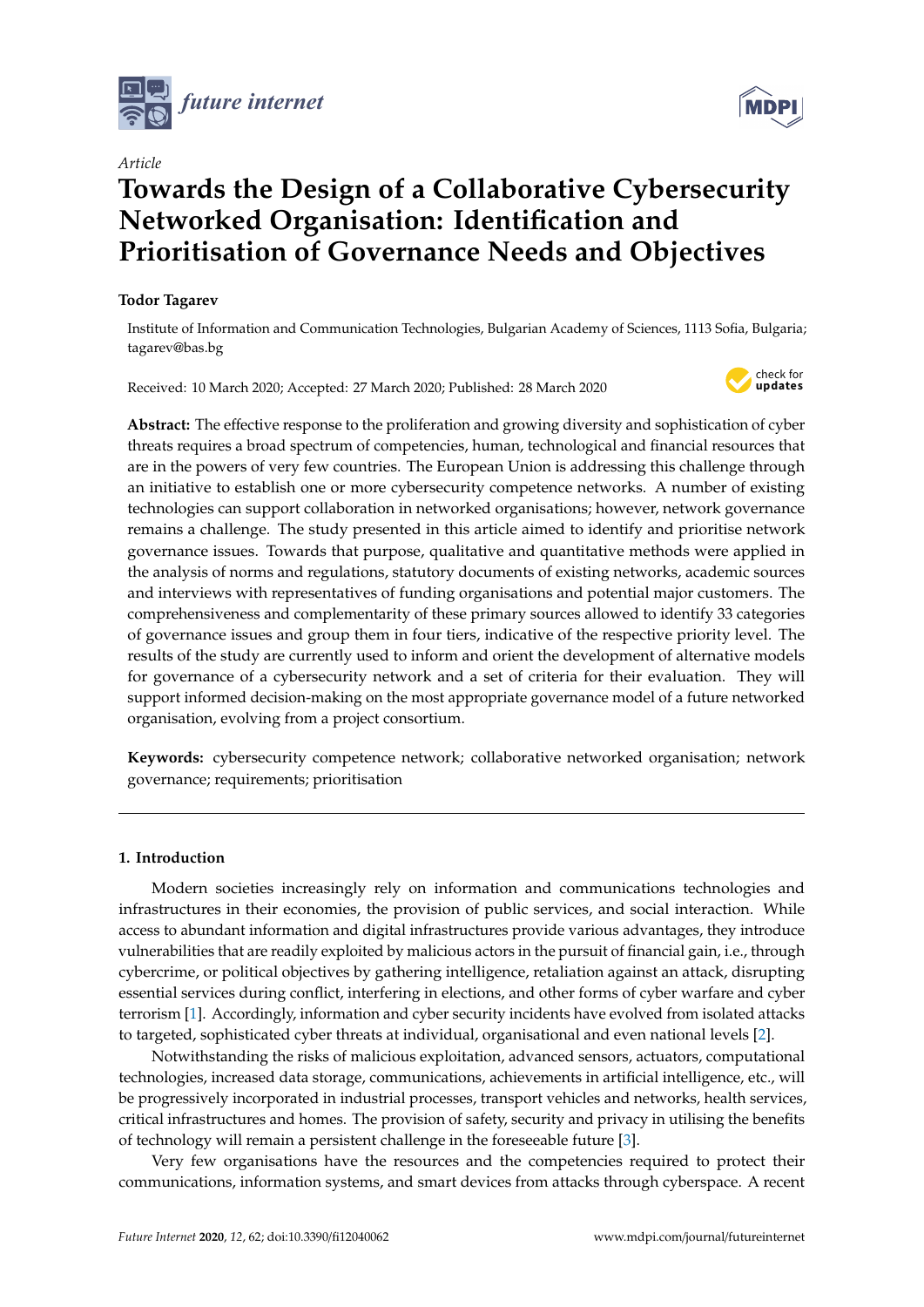study on organising national cybersecurity concluded that one of the main choices is whether to centralise cyber capacity in one unit or spread it across different sectors [\[4\]](#page-15-3). Government agencies of countries like Belgium and Bulgaria recognise in their strategies that, as cyber threats become more complex, there is a growing need to expand horizontal coordination [\[5\]](#page-15-4) and engage with multiple stakeholders, including those from industry and academia [\[6\]](#page-15-5). In fact, only a few countries have the resources to develop and deploy autonomously technological and organisational solutions to counter effectively the threats from cyberspace.

The European Union as a whole looks for creating a reliable, safe, and open cyber ecosystem through enhanced networking and collaboration between Member States and EU agencies, public and private actors, academic organisations and industry. The European Parliament and the Council issued in 2018 a proposal for a Regulation on establishing a European cybersecurity industrial, technology and research competence centre and a network of national coordination centres [\[7\]](#page-15-6). A call for proposals within Horizon 2020 was issued in parallel with the goal to overcome the fragmentation of EU research capacities and ensure that "the EU retains and develops essential capacities to secure its digital economy, infrastructures, society, and democracy" [\[8\]](#page-15-7). More specifically, the call aimed to establish and operate a pilot for a "Cybersecurity Competence Network," and four such pilots, selected in a competitive procedure, were launched in 2019.

By establishing a collaborative network, participating organisations expect to get access to competencies and/or resources complementing their own and thus to access new markets and meet emerging demands from public authorities and industry while sharing risks with partners. The advantages of collaborative arrangements in manufacturing have been exploited for at least two decades and since mid-2010s became subject of rigorous study [\[9\]](#page-15-8). This trend is relatively new for the field of cybersecurity. Nevertheless, it has already attracted considerable attention.

Expectedly for such high-technology field, researchers already explore the benefits of advanced technological solutions such as blockchain [\[10](#page-15-9)[,11\]](#page-15-10) and translation gateways [\[12\]](#page-15-11) to support collaborative processes. Others focus on developing ICT architectures encompassing numerous security layers [\[13\]](#page-15-12) and integrating a number of frameworks, models and methodologies [\[14\]](#page-15-13), with a particular interest in service-oriented architectures and their use to support governance of collaborating enterprises [\[15\]](#page-15-14). Another example of the technical perspective on collaboration is the application of the concept of System of Systems to study collaborative organisations, their behaviour and performance [\[16\]](#page-15-15). The implementation of best practices and standards complements the studies of cybersecurity, in particular in relation to the Internet-of-Things (IoT) and the concept of Industry 4.0 [\[14,](#page-15-13)[17\]](#page-15-16).

While some of the referenced sources claim that the technical solutions offered help solve issues related to interoperability, collaboration, security, and value chain governance [\[10](#page-15-9)[,11\]](#page-15-10), the problem with the governance of collaboration persists. Some authors go as far as to designate the exclusive reliance on technological solutions as "libertarian techno-utopianism" [\[18\]](#page-15-17). The IoT is of particular concern. While the IoT has facilitated automation of industrial processes, transport and homes, its rapid growth is also a cause for significant security and privacy concerns due to the absence of effective regulation, standards and weak governance [\[19\]](#page-16-0).

The increasing reliance on private providers of cybersecurity services is also a cause of concern. That includes the quasi-governmental role of the private actors on key cybersecurity issues [\[20\]](#page-16-1) and known cases of security breaches and access to sensitive data of non-vetted foreign private employees [\[21\]](#page-16-2). The public–private governance of critical information infrastructures is just one example of the existence of an accountability gap, i.e., a gap in governance [\[21\]](#page-16-2). Other studies of connected systems and organisations also demonstrate that "the management of safety and security risks . . . requires the extension of existing governance mechanisms, including regulation, standards, and industry best practices, to combine both safety and cybersecurity" considerations [\[22\]](#page-16-3), as well as understanding shared risks [\[23\]](#page-16-4).

Some of the governance aspects of collaboration have already been addressed, demonstrating that: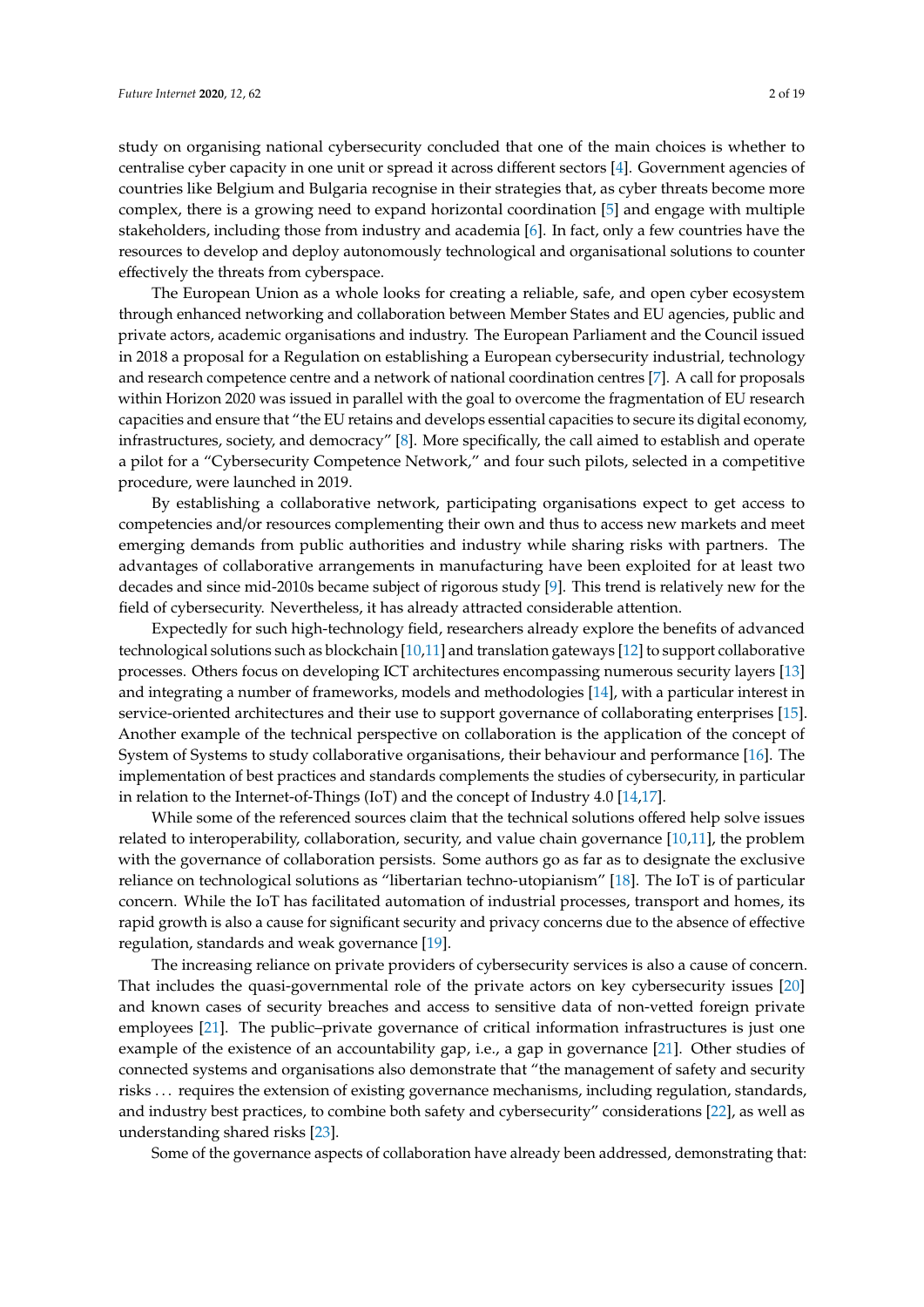- the effective contribution of private persons to formal computer emergency response arrangements, e.g., crowdsourcing, requires recognition and division based on the roles and individual needs and can encourage 'netizens' to co-produce cybersecurity [\[24\]](#page-16-5);
- trust is key for sharing cyber intelligence and motivating partners to join a cybersecurity alliance [\[25\]](#page-16-6);
- the timely identification, management and resolution of conflicts among partner organisations is key for successful collaboration [\[26\]](#page-16-7);
- traditional assessments of security risks often focus on tangible assets, while intangibles such as tacit knowledge are in some cases more important than physical assets [\[27\]](#page-16-8);
- knowledge sharing is a fundamental factor for strategic decision making, particularly in relation to innovation management and sustainability of collaborative organisations [\[28\]](#page-16-9);
- Interoperability is a must for cybersecurity information sharing and timely threat intelligence [\[29\]](#page-16-10).

This partial list provides just a glimpse into the governance challenges of cybersecurity collaboration. The challenge is much more extensive, which explains why policy-governed (and not technology-driven) and secure collaboration is defined by the Science of Security initiative of the US National Security Agency as one of the top five 'hard problems' of cybersecurity [\[30\]](#page-16-11).

One of the four pilot projects launched to establish a cybersecurity competence network on the basis of the project consortium includes 30 partners from 14 European countries [\[31\]](#page-16-12). Recognising that networks differ widely in terms of history, activities, communication modalities, member commitment, consensus on goals, perceptions of results, and respective governance structures [\[32\]](#page-16-13), the project invests significant effort into designing, implementing and enhancing an adequate network governance model.

The first stage of the design was to identify and prioritise governance needs, objectives, and requirements. This article presents the results of the respective study, that led to the identification of 33 categories of governance issues grouped in four tiers in terms of priority. The prioritised list, along with best practices in business and governance models of collaborative networked organisations, serves in the next stage of the study both to design and to evaluate alternative governance models and select the most appropriate model for governing a future cybersecurity competence network evolving from the project consortium.

#### **2. Materials and Methods**

Collaborative networks consist of "a variety of entities (e.g., organisations and people) that are largely autonomous, geographically distributed, and heterogeneous in terms of their operating environment, culture, social capital and goals, but that collaborate to better achieve common or compatible goals, thus jointly generating value" [\[9\]](#page-15-8). Subject of this study is the governance of Collaborative Networked Organisations (CNOs) consisting of independent organisations, connected by IT, that work together to jointly accomplish tasks, reach common goals and serve customers over a period of time [\[33\]](#page-16-14). In the study's working definition of governance, the term is defined as *specification of rules, criteria for decision-making, responsibilities, and boundaries of actions and autonomy for the actors involved in the CNO* [\[34\]](#page-16-15).

The study of governance of cybersecurity requires interdisciplinary research [\[30\]](#page-16-11) drawing, among others, from governance theory, actor-network theory, and the study of sociotechnical regimes [\[35\]](#page-16-16). Research on Internet governance has already utilised actor-network theory and interpretative policy analysis to conceptualise multi-stakeholder arrangements engaging heterogeneous actors [\[36,](#page-16-17)[37\]](#page-16-18). The study of governance challenges and models in another one of the four pilot projects also utilises actor-network theory and is based primarily on interviews with stakeholders [\[38\]](#page-16-19).

This study used four types of information sources: norms and regulations; existing networked organisations; academic publications; and interviews with stakeholders. It was organised in four phases: (1) Preparation; (2) Preliminary analysis; (3) Secondary analysis; and (4) Aggregation.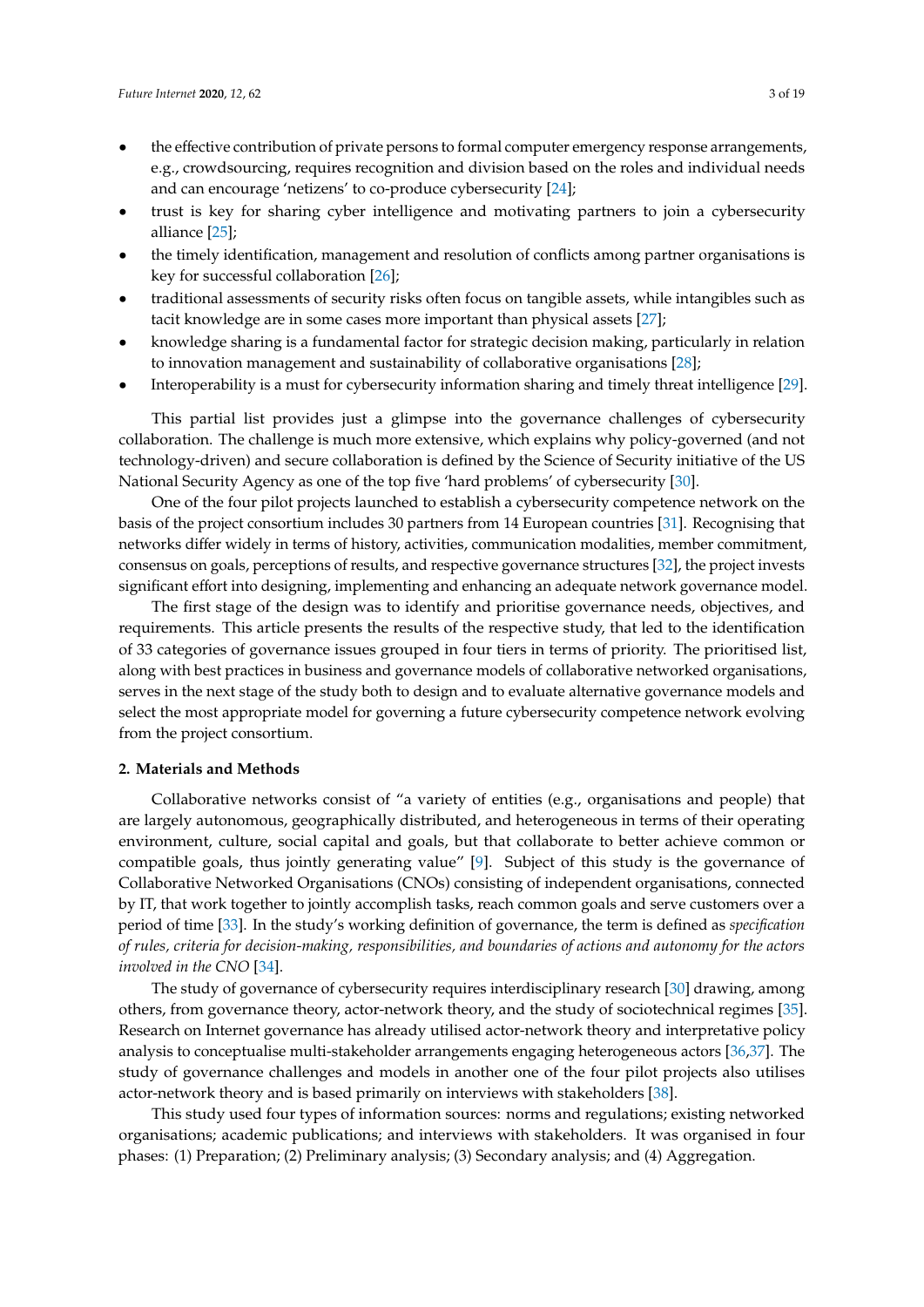In the *Preparation* phase, based on analysis of the project documents, own experience and an online search, a core team of researchers prepared a list of governance issues, issues related to business and governance models of networked organisations and a list of existing organisations of possible interest, and distributed them among partners for feedback and amendment. An amended draft was discussed during a project meeting, leading to a final draft list and a template in Excel format to present the analysis of networked organisations. The template was piloted by six partner organisations, analysing 12 networks in total. The feedback received from piloting the template and the overall analysis process was used to prepare the final template. The list of governance issues in this final template served also to construct the questionnaire for interviews with stakeholders (which included an additional open question) and to orient the selection and analysis of normative documents and academic sources.

In the second phase of the *Preliminary analysis,* partners analysed three types of sources in parallel:

- Ninety-two existing network organisations of four kinds: networks dedicated to information/cybersecurity research and services; cybersecurity incubators/accelerators/tech parks/ecosystems; other research-intensive networks; and networked organisations providing (among others) information services related to cybersecurity (for the full list of the analysed network organisations see Supplementary S1);
- Fourteen regulations and other normative documents, related to the governance of networked organisations in the field of cybersecurity, including relevant EU norms and available governance documents of the four pilot projects;
- Sixty academic articles, books, book chapters and conference papers. In the identification of sources, an initial list of 543 publications was generated by a Scopus search for "networked organizations"/"networked organisations" AND "collaborative". A subset was selected by reviewing abstracts to identify sources discussing governance issues. In addition, preference was given to more recent and open-access publications, adding also books presenting comparative analyses and benchmarking studies of collaborative networked organisations (for the full list of the analysed academic sources see Supplementary S2).

The fourth source of information came from conducting interviews with stakeholders. Nine person-to-person interviews were conducted. Three of the interviewees represented funding organisations (including one current and one former national cybersecurity coordinator), while the other six were mid- to senior-level representatives of potential major customer organisations. The interviewees came from seven EU Member States and two represented the views of EU-based international organisations. Researchers transcribed the interviews and translated them into English.

In the phase of *Secondary analysis*, the results of the preliminary analysis for each type of primary source—extracts from normative documents and academic sources, bylaws of existing networked organisations, and interview transcripts—were processed using both qualitative and quantitative analysis [\[39](#page-16-20)[,40\]](#page-16-21). Content analysis was used to highlight issues of interest and group them in categories of governance issues (needs, objectives, requirements). Then, the information on each primary source was coded vis-à-vis each governance issue/category, i.e., assigning "1" if the governance issue is referenced in the text or the interviewee considers it important, or "0" if it is not or the interviewee sees it as not sufficiently important to comment. The same coding method was applied to excerpts from normative documents, academic publications, and documents of existing networks.

For each type of primary source, a maximum was defined, equal to the highest number of primary sources addressing a certain governance issue. Then, the interval between 0 and the maximum was split in quartiles. All governance categories were placed in four tiers, with Tier 1 including issues of highest interest, hence possibly of highest priority; followed by Tier 2, etc.

The final phase of *Aggregation* of results from various sources allowed to highlight the key issues in business and governance models of network organisations and, in particular, to prioritise governance needs, objectives, and requirements. Each governance issue was placed in the highest tier it appears in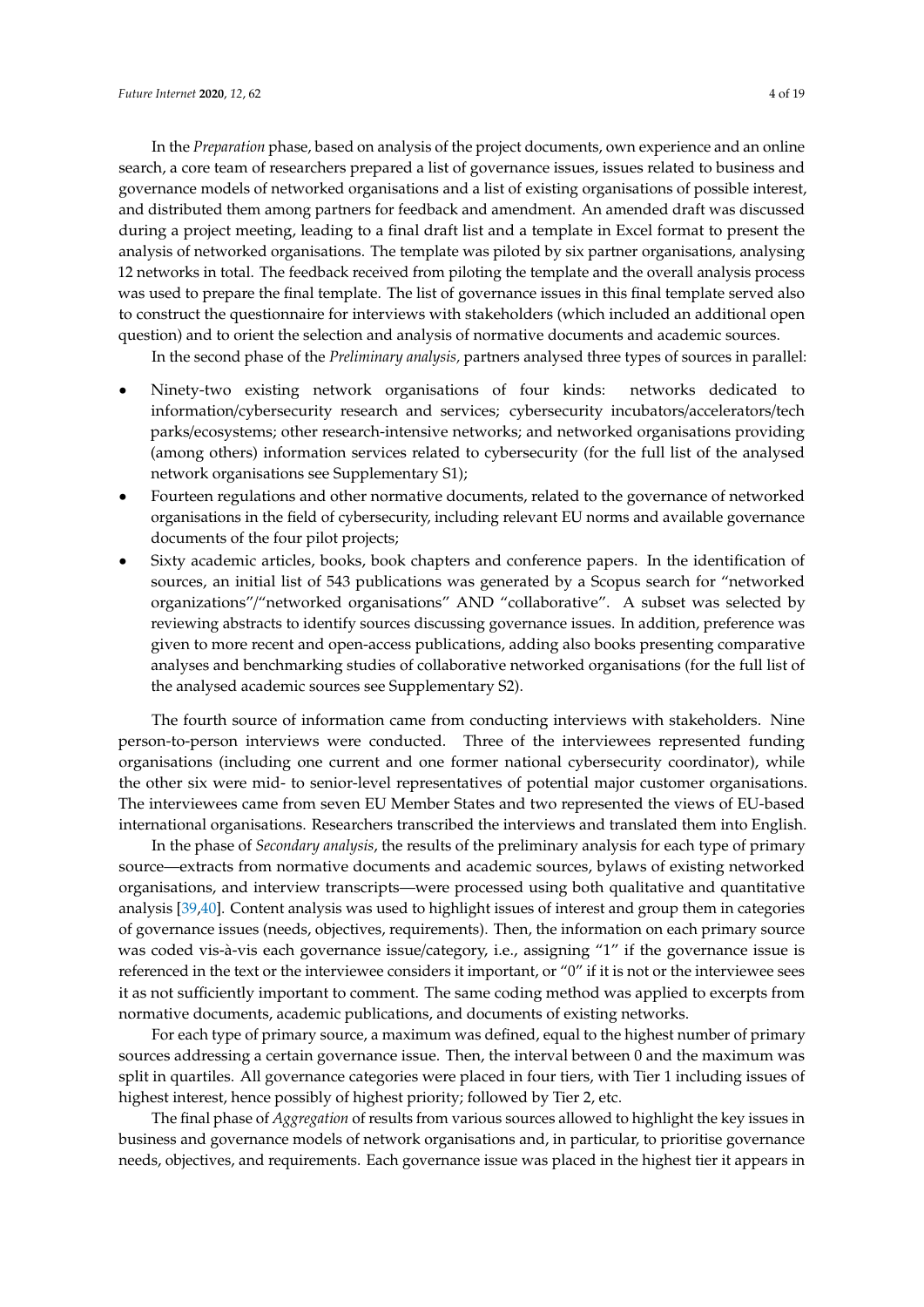in the secondary analysis, i.e., even if in the secondary analysis it appears only once in Tier 1, it was placed in the highest priority tier as a result of aggregation.

This approach was adopted to reflect on the complementarity of the primary sources. For example, so far, the academic literature on governance of collaborative networked organisations practically does not treat networked organisations in the field of cybersecurity (which are still emerging) and hence the respective secondary analysis places confidentiality and security in Tier 4. When, however, cybersecurity is the focus, e.g., in the interviews with stakeholders and in the analysed norms and regulations, it is placed in Tier 1.

## **3. Results**

This section presents results from the secondary analysis by type of primary source and concludes by aggregating these results and prioritising governance needs and requirements. All governance categories are listed consecutively with a number in parentheses.

## *3.1. Analysis of Interviews*

This sub-section presents briefly results from the secondary analysis of transcripts of the interviews with stakeholders (fuller description is provided in [\[41\]](#page-17-0)). It starts with the responses along the 16 governance issues included in the questionnaire, then presents an analysis of the responses to the open-ended invitation to address additional governance issues, and concludes by ranking the governance issues based on the stakeholders' views.

## *Profit Orientation*

The first question was whether profit or non-profit arrangements are preferable for a cybersecurity network. All interviewees considered both options possible. Two of them gave some preference to non-profit arrangements citing as reasons that it would be easier to reach an agreement between member organisations and to exercise public oversight. Another two of the interviewees would prefer for-profit arrangements that would provide better opportunities for investing in CNO capabilities and infrastructure. A fifth interviewee combined the two types of arguments, stating that non-profit organisations may be selected for some funding streams, while for-profit arrangements might be preferable in terms of sustainability of the network.

This is interpreted as de facto agreement that, while the profit orientation is important for the CNO business model and the respective governance model, it is not a governance issue per se and was not included in further considerations as such.

## *(1) Geographical Representation or Exclusion*

One interviewee noted that the composition of the network depends on its purpose, and this is reflected in all responses. Two focused on national representation; one of them stating that "national arrangements are preferred for strategic sectors [as cybersecurity]". Most interviewees stated that balanced, EU-wide representation is necessary or even crucial. One emphasised the need to achieve cohesion by providing support to less developed regions, e.g., by a strategy of smart specialization; another interviewee stressed that EU cohesion is important to guarantee "European cyber sovereignty". Two of the responses addressed local representation as beneficial, but not mandatory in one case, and as advantageous in competing on target (local) markets in the other. One interviewee stated that an EU-centred network should be flexible to include partners also from both EU-associated and NATO countries. Two of the respondents stated that EU-centred networks cannot be open to partners from "Eastern countries".

#### *(2) Supply Chain Security*

The question of involving non-EU partners relates to supply chain security concerns. The majority of the respondents shared these concerns, while the provision of skills (both basic and advanced) and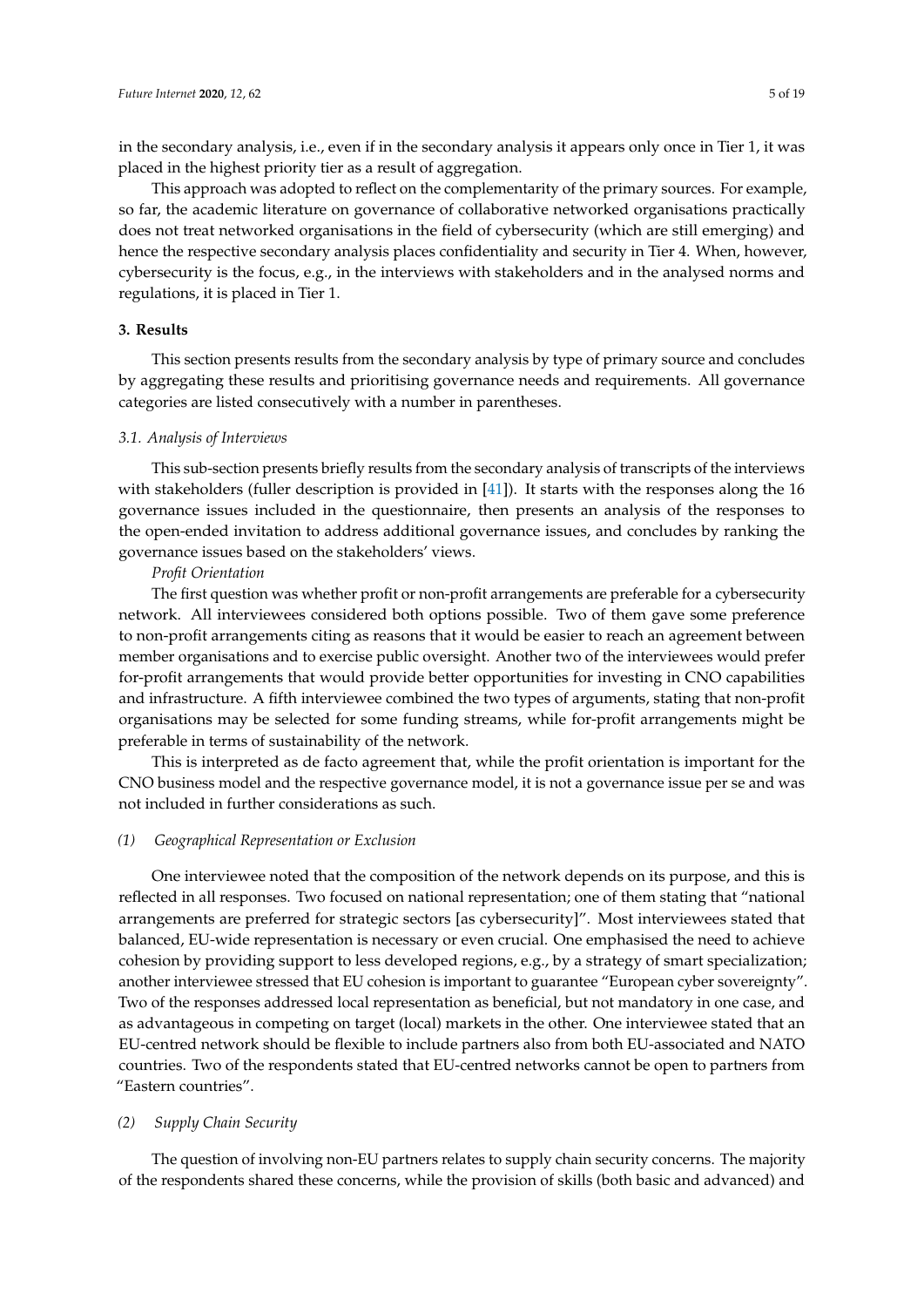of R&D capacity, in particular R&D in academia, was noted. The views on supply chain security measures differed widely—from preference for a completely national management of cybersecurity services or at least a requirement for national security accreditation through the need for complete tracking of the supply chain (understanding that "advanced social engineering and the chain of supplies are extraordinarily good tools to violate a system") to a view that having in place legally binding agreements is sufficient.

## *(3) Involvement of External Stakeholders*

All interviewees agreed that a network organisation should involve external stakeholders and identified several possible roles and modalities. The views on involving governments differ. Two interviewees stated that governmental (political) stakeholders need to be involved, while one asserted that "representation [on network bodies] of organisations with political or governmental affiliation should be avoided".

## *(4) Standards and Methodologies*

The interviewees identified a number of norms, frameworks, and methodologies to be followed, and one of them stressed the need to adopt a standards-oriented approach to network governance and management. However, in their responses, most interviewees did not focus on standards and methodologies, but emphasised instead that the governance model needs to provide for flexibility of the decision-making process and autonomy in implementation, including giving the "right level" of autonomy to the CEO in the decision process, unity of purpose of the network and capacity to adapt to changing circumstances. One interviewee pointed to the need to have rules and procedures in place to allow for processing sensitive information and, in certain cases, of classified information.

## *(5) Representation on Senior Governance body*/*Ies*

All interviewees who responded to this question stated that "fair" representation of network members on the senior governance body or bodies is sine qua non, a factor that will influence decisions on using the services provided by the network or not. Some more specific points were made regarding regional representation, representation of EU member states plus key agencies, and the need to provide for collaboration between academia, industry and government.

## *(6) Decision Making*

Interviewees agreed that consensus is the preferred desired decision-making principle, but may be difficult to reach. Yet, decisions on some issues, e.g., adding a new partner to the network, need to be taken by consensus. On other issues, decisions can be taken by a majority vote. The opinions of interviewees who commented on this are equally split—some consider simple majority sufficient, while others call for decision-making by qualified majority.

## *(7) Auditing*

One third of the interviewees dismissed the question on the need for internal and/or external audits. The remaining respondents agree that regular auditing is necessary. There is preference on using external auditors, that are not (and have not been) part of the network operation. One interviewee emphasised that the external auditors need to have a mandate; for an "EU network" this mandate should be given by a respective EU organisation.

### *(8) Dispute*/*Conflict Management Arrangements*

Two thirds of the interviewees consider that it is important to have some sort of arbitration in place to resolve disputes or conflicts between partners in the network and a number of modalities were suggested. Respective rules need to be set in advance.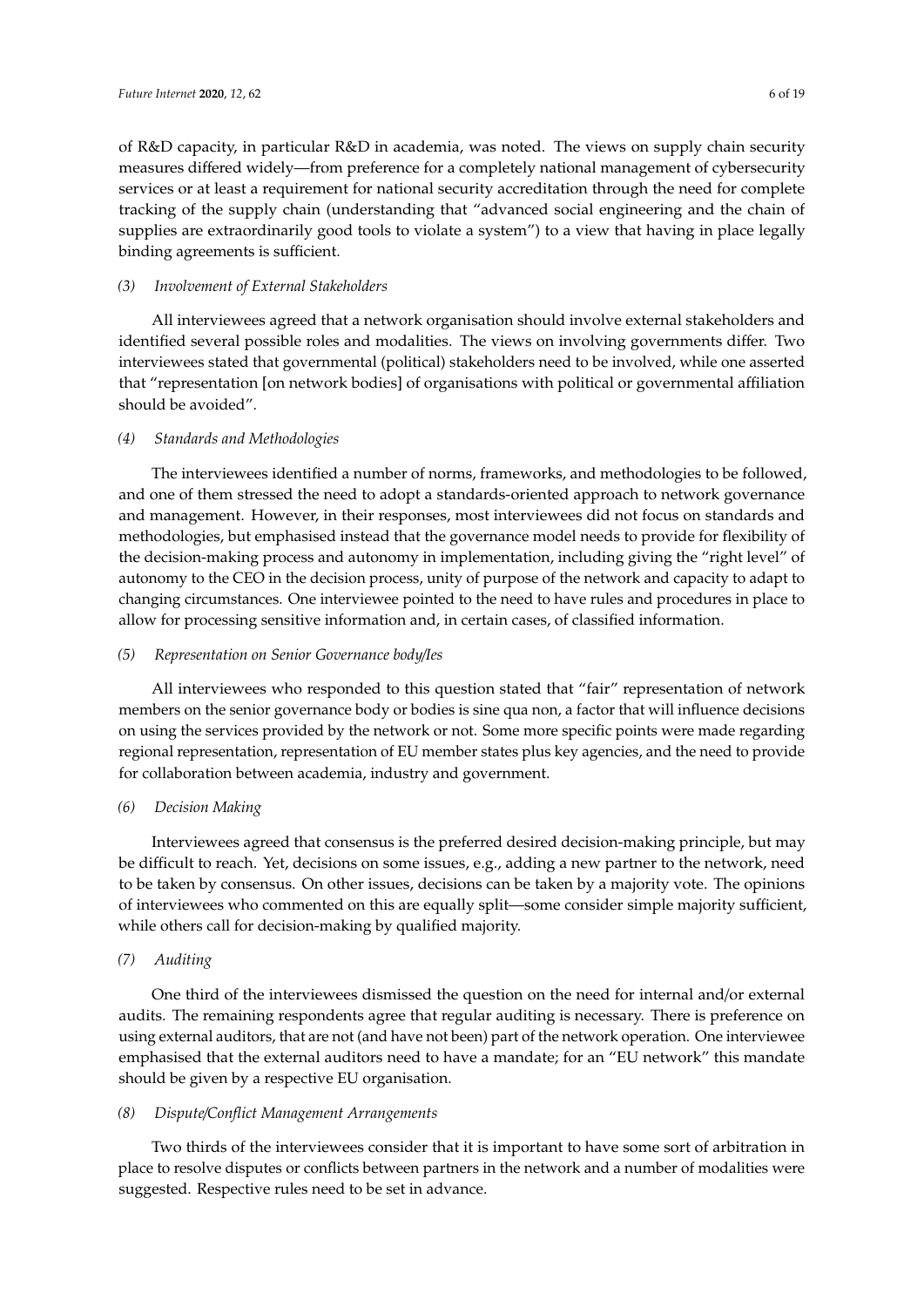#### *(9) Confidentiality*

Most interviewees refer to confidentiality as a crucial consideration for the proper functioning of a network organisation in the field of cybersecurity, including the protection of personal data and other sensitive or classified information, and suggested a number of specific measures.

## *(10) Intellectual Property Management Arrangements*

Most interviewees saw intellectual property management arrangements as needed or very important, e.g., to protect valuable knowledge, competence and capacity while facilitating collaboration and sharing of experience. One interviewee advised to follow the European Commission rules for the IPR developed under EU funding, but introduce specific arrangements for customer funding, and in all cases to seek preservation of IPR for the network organisation, thus allowing to multiply to results of the common work.

# *(11) Ethics Code*

Nearly half of the interviewees consider ethical behaviour as an issue that does not require special discussion, since all network partners are expected to adhere to applicable EU policies and guidelines. Yet, other respondents state that a network organisation needs an Ethics Code and outlined its purpose and key content.

## *(12) Specific Ethical Issues*

The interviewees were asked to evaluate the relevance to cybersecurity networks of specific ethical issues, such as policy in regard to *slavery* and the use of *labour of minors* in the supply chain. Most respondents consider these issues either not applicable or not in need of discussion. The general opinion is that adherence to the relevant EU regulations and guidelines will suffice in this respect.

## *(13) 'Green' Policies*

Most interviewees agree that environmental considerations are important, but they cannot be in the focus of network governance policies and models, and that adherence to "applicable EU policy" is sufficient.

### *(14) Gender Policies and Representation*

Just over half of the interviewees elaborate on this governance aspect, some clearly stating that this is "not a fundamental aspect; [we need to] put the merit in front of gender equality". Others are content with adherence to "applicable EU policy". One of the interviewees recommended adopting an "equal treatment, equal opportunities" framework.

## *(15) Transparency*

Transparency of network governance is seen as sine qua non by more than half of the respondents. One of the respondents stated: "We enter only networks that are transparent to participants and respect the integrity of network partners".

## *(16) Accountability*

Half of the interviewees see accountability also as an essential prerequisite that can be guaranteed, for example, by introducing requirements for publication of an annual report and a financial statement, separation of roles and responsibilities to make sure that decision-making bodies abide to transparency requirements, and assuring compliance to the regulatory, legal and operational framework defined in the founding charter of the network.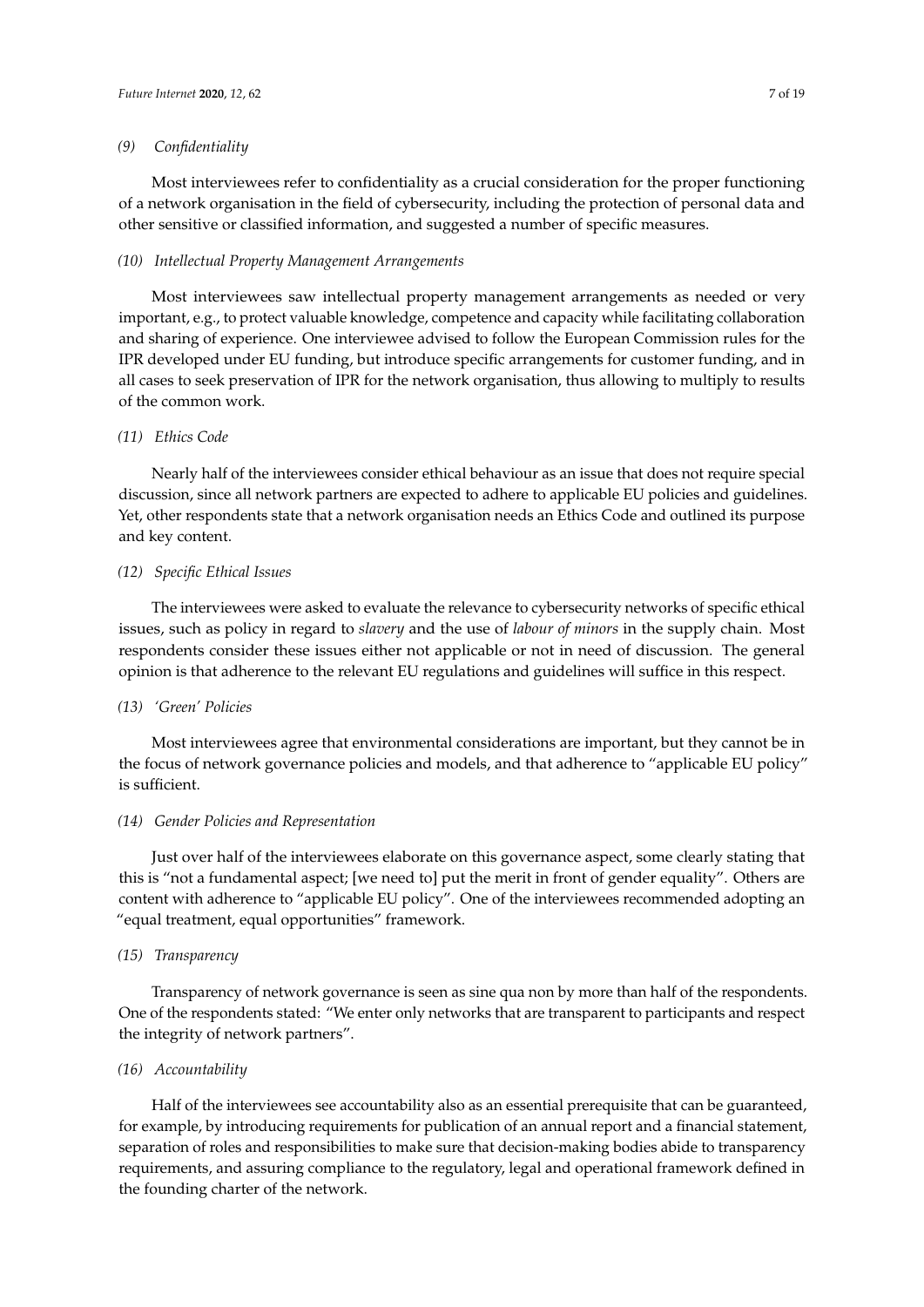## *(17) Anti-Corruption*/*Integrity Policies*

Interviewees were asked to assess the importance of other good governance issues, including integrity, protection of whistleblowers, or anti-corruption policy more generally. More than half of them considered these aspects important, and one called for "maximum transparency and integrity in the governance." The general view, however, is that if one follows EU legislation, no special additional requirements need to be set. One specific recommendation was to provide "special training [for network organisations' personnel] for conflict of interest and anti-fraud, plus e-exam and signing of a declaration".

<span id="page-7-0"></span>Table [1](#page-7-0) presents the prioritisation of these 17 governance issues on the basis of the responses to the interviews.

| Tier | <b>Governance Categories</b>                                           |  |
|------|------------------------------------------------------------------------|--|
|      | Geographic representation; involvement of external stakeholders;       |  |
|      | decision-making arrangements; confidentiality                          |  |
|      | Supply chain security; representation on the senior governance bodies; |  |
|      | auditing; dispute and IPR management; Ethics code; gender policy;      |  |
|      | transparency, accountability and integrity                             |  |
| 3    | Standards and methodologies                                            |  |
|      | Use of slave labour or labour of minors; 'green' policies              |  |

#### **Table 1.** Stakeholders' views on cybersecurity network governance.

The responses to the open question reconfirmed the importance of ethical considerations, transparency, openness and accountability, and highlighted in addition:

- the importance of achieving and maintaining trust between the partners and to the network as a whole;
- network's cohesion;
- knowledge sharing;
- the need to introduce results-oriented management, supported by appropriate instruments for performance monitoring and measurement, e-Procurement, and provision of information and targeted training opportunities;
- quality control;
- resiliency and sustainability of the network;
- the role of strategic communication and engagement.

## *3.2. Network Governance Issues in Academic Sources*

Sixty articles, conference papers, books, and book chapters were analysed to identify the best practices in setting up business and governance models of collaborative networked organisations and elicit additional views on network governance issues. This subsection presents the results on the latter objective, reflecting also interviewees' responses to the open question, grouped in another 16 governance categories.

*(18) Innovation*

The need for and the opportunities for innovation provided by collaboration are addressed in 24 of the analysed academic sources. The references span from the importance of innovation to capturing new business opportunities, through the need to develop capacity and readiness to innovate, and the application of the Open Innovation paradigm arguing for the need to establish new models, where much of the knowledge comes from outside the boundaries of the company [\[42\]](#page-17-1), to the call for establishing Collaborative Innovation Networks, or COINs—"self-organizing emergent social systems"—as "primary building blocks of innovation" [\[43\]](#page-17-2).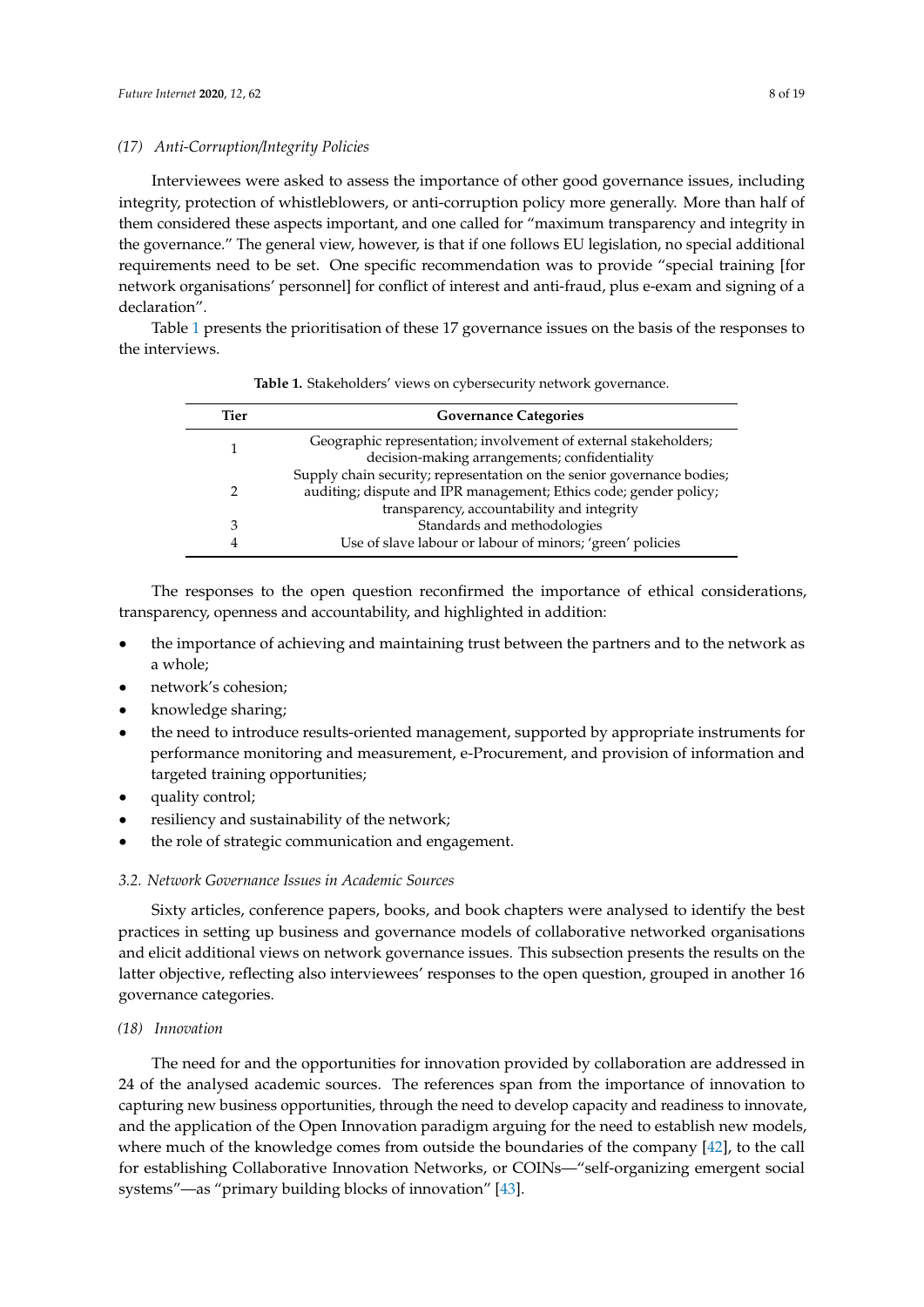#### *(19) Adaptiveness*

Based on the analysis of the academic literature, adaptiveness emerged as the most salient governance issue, along with the consideration of competitiveness. It is addressed by 35, or nearly 60 percent, of the analysed sources. Authors emphasise that "systems that want to live long must co-evolve with their environment" [\[44\]](#page-17-3) and highlight various aspects of adaptiveness, including:

- CNOs' adaptability to changing environment (markets, technologies), the need to cope with external change through an adequate rate of adaptation, and evolutionary development, aiming at continuous improvement;
- flexibility and the need to swiftly adjust to market challenges and adapt to turbulent contexts;
- change management; redesign, reengineering, renewal and restructuring; process reengineering and having flexible business processes;
- agility and the capabilities "to sense and respond to predictable and unpredictable events [\[45\]](#page-17-4);
- the capacity to self-organise, self-adapt, and exhibit emergent behaviour [\[16\]](#page-15-15);
- achieving "strategic flexibility" [\[46\]](#page-17-5), e.g., through adaptive policy-making [\[47\]](#page-17-6).

#### *(20) Cohesion*

Sixteen academic sources underline the importance of achieving cohesion. Network cohesion builds on shared understanding and attitudes, negotiation and agreement on rules of cooperation, a planning and prediction process shaped by negotiation, a good level of alignment among the value systems of the various members of the network, and other intangible elements, such as reputation, friendship, interdependence, and trust. When there is harmonisation among CNO partners and cohesion of the network, one witnesses a better sense of identity, high levels of solidarity, shared passion and motivation, and better opportunities for:

- balancing interests;
- complementarity and subdivision of successes and risks;
- developing social capital;
- alignment and integration across an increasingly complex network of multiple partners and collaborators;
- exploiting creative synergies.

# *(21) Trust*

Twenty-seven of the analysed academic sources refer to trust. Twenty-six of them look into trust among partners, i.e., trust building and confidence among participants, while five reference trust into the collaborative networked organisation by external stakeholders, users, and society, including criticality of relationships and knowledge, image and reputation of the CNO and customer confidence. Four of the sources address both internal and external aspects of trust.

## *(22) Sustainability*

Seven of the academic sources reference aspects of sustainability, including sustenance under uncertain and rapidly changing conditions [\[48\]](#page-17-7), that would provide for more predictable organisational behaviour and less turbulence [\[49\]](#page-17-8), stability and robustness.

#### *(23) Resilience*

The resilience of networked organisations is referenced in six sources. A resilient organisation preserves its key functionalities under negative impact and has a capacity to recover from disruptive and even catastrophic events by securing access to critical resources and information in an effective and timely manner [\[50\]](#page-17-9).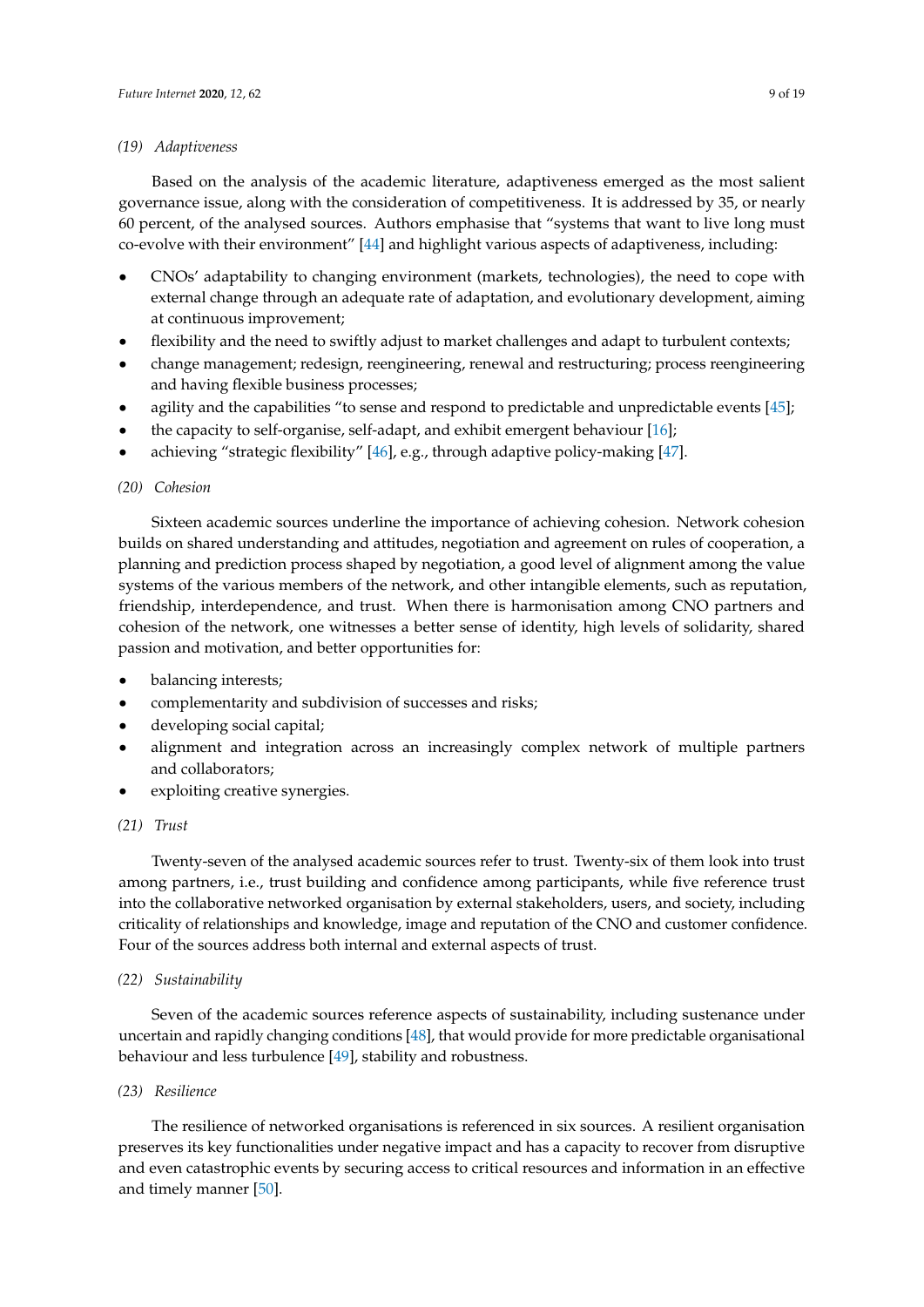## *(24) Communication and Engagement*

Eighteen of the studied academic sources address the issue of communication is several aspects. First, communication among partners in the networked organisation, in particular that related to knowledge sharing, is seen as an indicator of the level of maturity of the network [\[48\]](#page-17-7). Second is the communication with external stakeholders, more specifically the interaction with customers and customer communities, e.g., to receive feedback from users. Third, open and transparent communication and engagement of users and wider society may be of a strategic nature, leading to co-creation [\[51\]](#page-17-10) and co-innovation, or "open innovation" [\[52\]](#page-17-11). It needs to include rewarding mechanisms for involved customers and will thus reinforce the network's social influence and support knowledge transfer.

#### *(25) Knowledge Management*

Fifty percent of the studied academic sources (the third highest percentage) emphasise the importance of knowledge management, including:

- knowledge acquisition and the organisation's capacity to transform information gathered from a vast array of diverse sources into useful knowledge;
- knowledge exchange or knowledge sharing;
- knowledge enrichment and the creation of transdisciplinary knowledge;
- knowledge representation;
- the use of knowledge (enterprise knowledge resources), e.g., for making effective decisions;
- knowledge retention or minimising knowledge loss in changes in the networked organisation.

The analysis of the literature allows also to highlight also some more specific issues of interest, such as:

- managing tacit knowledge [\[46](#page-17-5)[,53\]](#page-17-12);
- the importance of aligning knowledge management with structured business processes [\[53\]](#page-17-12);
- the need for systematic efforts to increase the absorptive capacity of the networked organisation, i.e., its "ability to acquire, assimilate, transform and exploit new knowledge" [\[54\]](#page-17-13);
- the conditions of performance, creativity and collaboration of knowledge workers, seen as central to an organisation's success [\[53\]](#page-17-12);
- information and knowledge brokering and the roles a knowledge broker may play in a networked organisation [\[55\]](#page-17-14);
- the use of active knowledge models [\[56\]](#page-17-15).

## *(26) Long-Term Perspective on Collaboration*

Fourteen sources, or nearly a quarter of the ones under study, refer to the need for a longer-term view on collaboration. Some of the authors emphasise prerequisites, such as having a common purpose, or coherence of the purposes of collaborating partners, and shared goals. Among the tools for achieving such a long-term perspective are the collaborative predicting and planning [\[57\]](#page-17-16) and setting reasonable expectation of success [\[58\]](#page-17-17). Of particular importance is the 'strategic approach' to collaboration by establishing a long-term "network vision" [\[59](#page-17-18)[,60\]](#page-18-0) to define the strategic mission and strategic options. In that respect, some authors call for strategy-based governance and management and focusing efforts by aligning proactive strategies [\[61\]](#page-18-1).

## *(27) Interoperability*

The issue of interoperability is subject of discussion in seven academic sources. Some of them examine technical aspects, such as requirements to the technical infrastructure supporting the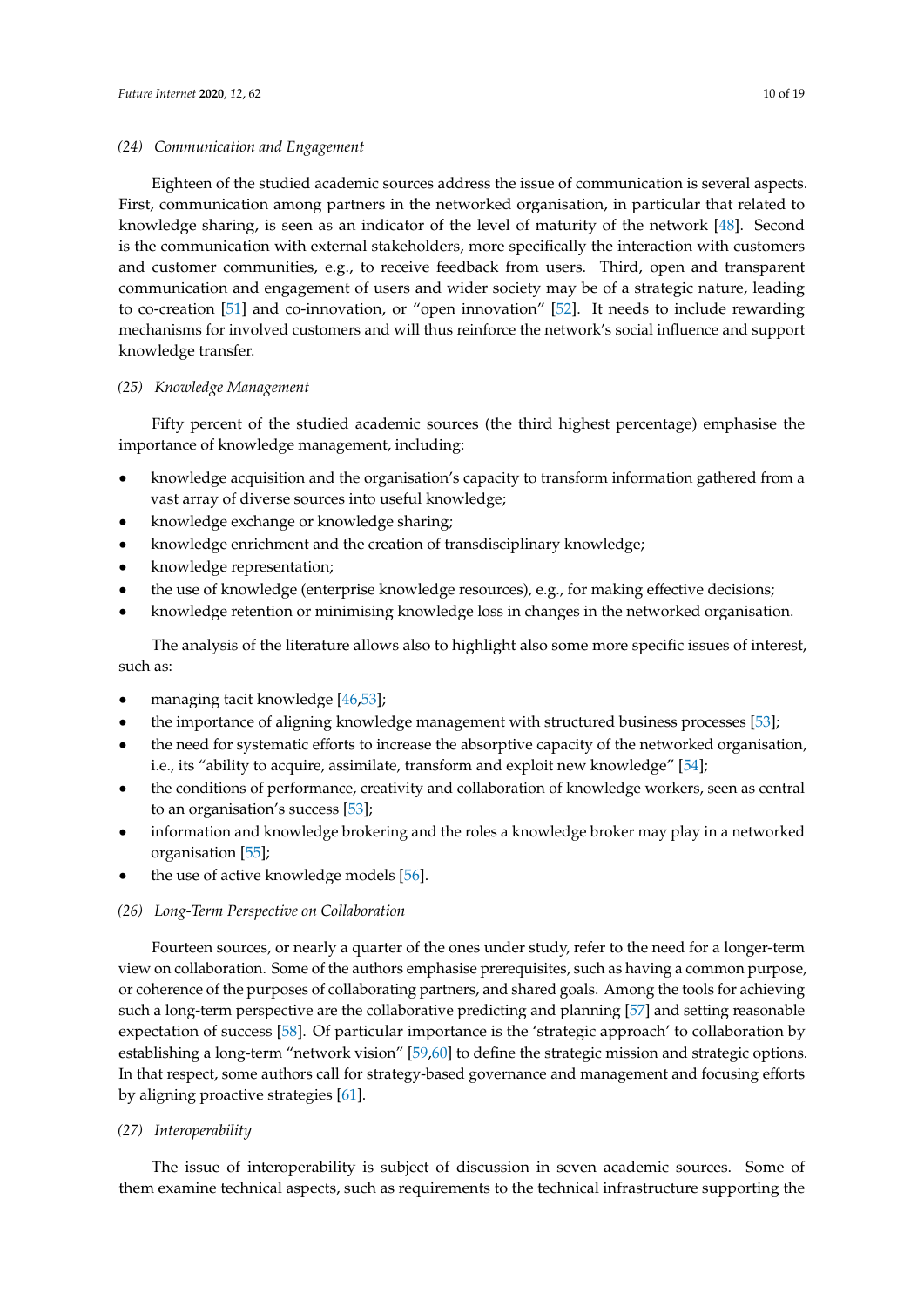collaboration, including requirements to information systems [\[16\]](#page-15-15) and architecture frameworks that can be used to facilitate interoperability, while others refer to norms, procedures and allocation of decision-making roles to allow for smooth interoperation among network partners. Importantly, interoperability is included among key issues examined in assessing the readiness of collaborative networked organisations to effectively deliver their products and services [\[62\]](#page-18-2).

### *(28) Leadership*

Six of the examined sources refer to the leadership in collaborative organisations, including commitment, motivating and empowering members of the networks, e.g., through the enhancement of their capacities, readiness of executives able to allocate resources when needed, and adhering to the principle of neutrality in network management. Some of the authors emphasise even less-tangible aspects of leadership, such as fairness and capacity to effectively manage complexity, as well as the understanding and utilisation of informal leadership in the network.

#### *(29) Organisational Culture*

Ten sources refer to cultural issues in collaborative networked organisations. Bilal, Daclin, and Chapurlat examine diversity as a "crucial characteristic" of a system of systems (the "engineering twin" of a CNO) [\[16\]](#page-15-15). Others see differences in organisational cultures as a significant deterrent to effective collaboration [\[48\]](#page-17-7). Yet others argue that adequate culture, in their case study—through professional peer pressure, is more conducive to shaping ideas, motivating and energising the workforce, than is the strict compliance to rules and regulations [\[63\]](#page-18-3). In any case, CNO leaders are advised to promote mutual respect, spirit and ethic of collaboration, culture of openness and sharing ideas, and to invest in advancing cultural competence and mutual understanding [\[64\]](#page-18-4) and "communicative culture" [\[65\]](#page-18-5).

## *(30) Competences*

Forty percent of the analysed sources address CNO competences and learning. That includes:

- understanding of and developing the CNO expertise potential, seeking to build the network mass and also multidisciplinary competences;
- building CNO competences by sharing knowledge and exchanging skills [\[42\]](#page-17-1);
- developing individual and organisational capabilities for intuitive thinking, complex data analysis and communication [\[46\]](#page-17-5).

The issue of network competences (along with the access to new markets) is of particular importance in the process of identification, assessment and selection of new partners [\[66\]](#page-18-6), as well as retaining existing partners. The purpose is to develop and maintain the requisite collaborative capability [\[58\]](#page-17-17).

Individual and organisational learning is another venue in which to develop the network competences. The academic literature addresses a number of learning issues, including the learning process, self-learning, agile learning, learning mechanisms for transformation, incremental learning, and the adoption of common best practices for organisational learning.

## *(31) Risk Management*

The role of risk is referenced in 14 academic sources, covering respectively the need for:

- Identifying and quantifying existing or potential hazards, for example at the level of communication, management and sharing of knowledge [\[67\]](#page-18-7);
- major concerns related to the use of shared assets and risks of intellectual property infringement [\[15\]](#page-15-14);
- reducing uncertainty [\[68\]](#page-18-8);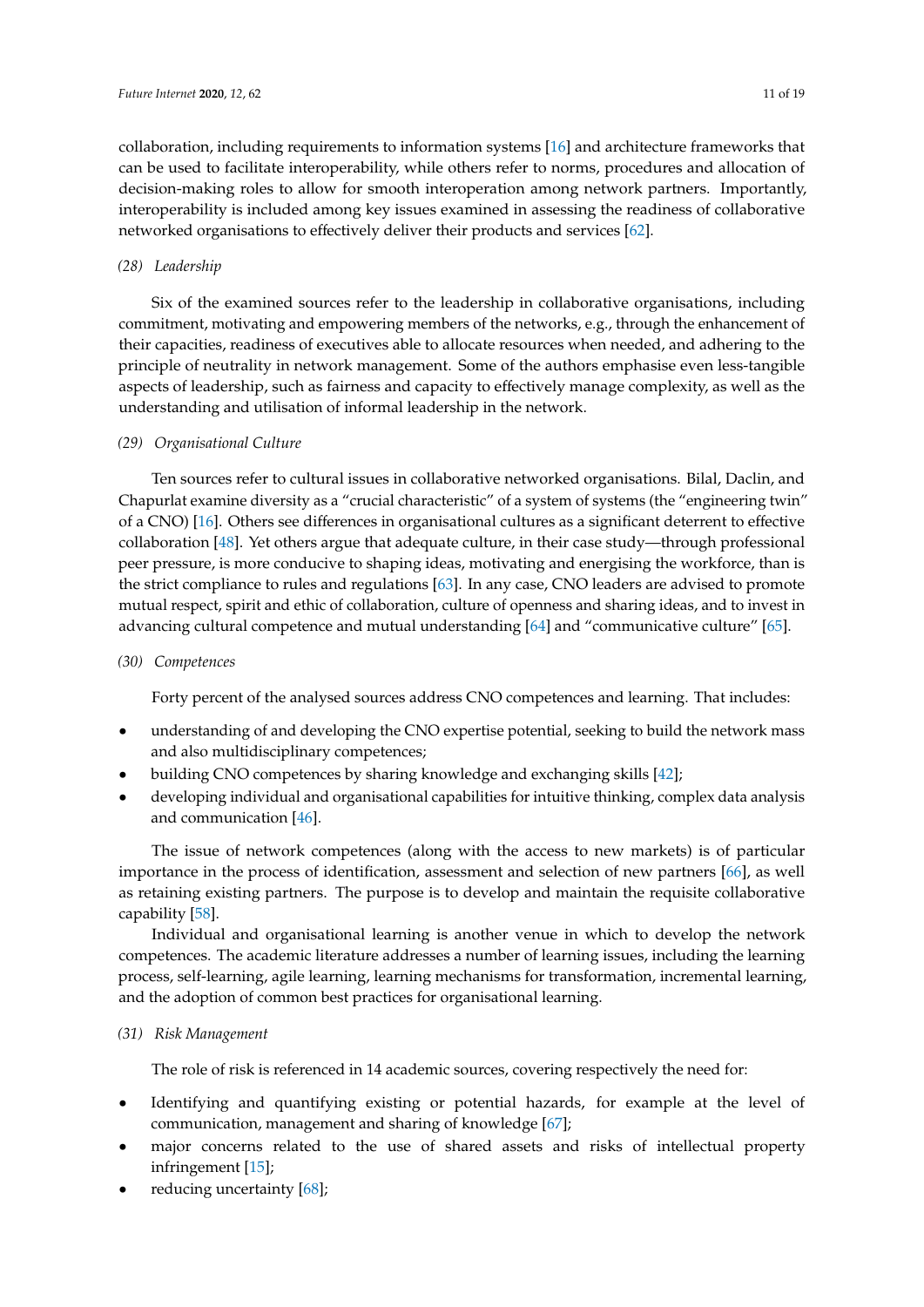- risk mitigation  $[48]$ ; and
- sharing risks among network partners [\[52\]](#page-17-11).
- *(32) Evidenceence-based Decision-Making*

The importance of data- and evidence-based decision-making is referenced in nine sources. The implementation of this core principle of quality management according to the international standards (including the ISO 9000 series) requires putting in place organisational processes for systematic data collection [\[69\]](#page-18-9) and maintaining a repository of network assets [\[33\]](#page-16-14), including data, information and knowledge.

### *(33) Competitiveness*

Aspects of competitiveness are addressed in the highest number of the analysed academic sources—39 sources or nearly 70 percent. This can be expected, since value, generated benefits and—for the profit-oriented organisations—market share, return on investments, etc., are the lead drivers for establishing collaborative networked organisations in the first place.

This governance objective was not among those studied in the interviews and the analysis of existing networked organisations, with the assumption that a collaborative networked organisation coming out of the project consortium would have the technical capacity and organisational performance to be among the top most competitive suppliers of cybersecurity services; hence the focus there was on other governance issues.

The academic literature addresses, at times very comprehensively, aspects of competitiveness like:

- effectiveness;
- involving the most suitable partners with complementary competencies and providing access to new markets;
- customer-focus;
- reduced time to market;
- lower costs:
- delivery of services and products of higher quality;
- larger service and product portfolio;
- enhanced enterprise assets value;
- faster delivery;
- reliability;
- efficiency; etc.

Among the tools to achieve a differentiated competitive advantage, the academic literature suggests performance management, collaborative process management, business process alignment, effective and timely resource coordination, quality control, etc.

Figure [1](#page-12-0) visualises the ranking of governance issues as they are referenced in the selected academic sources.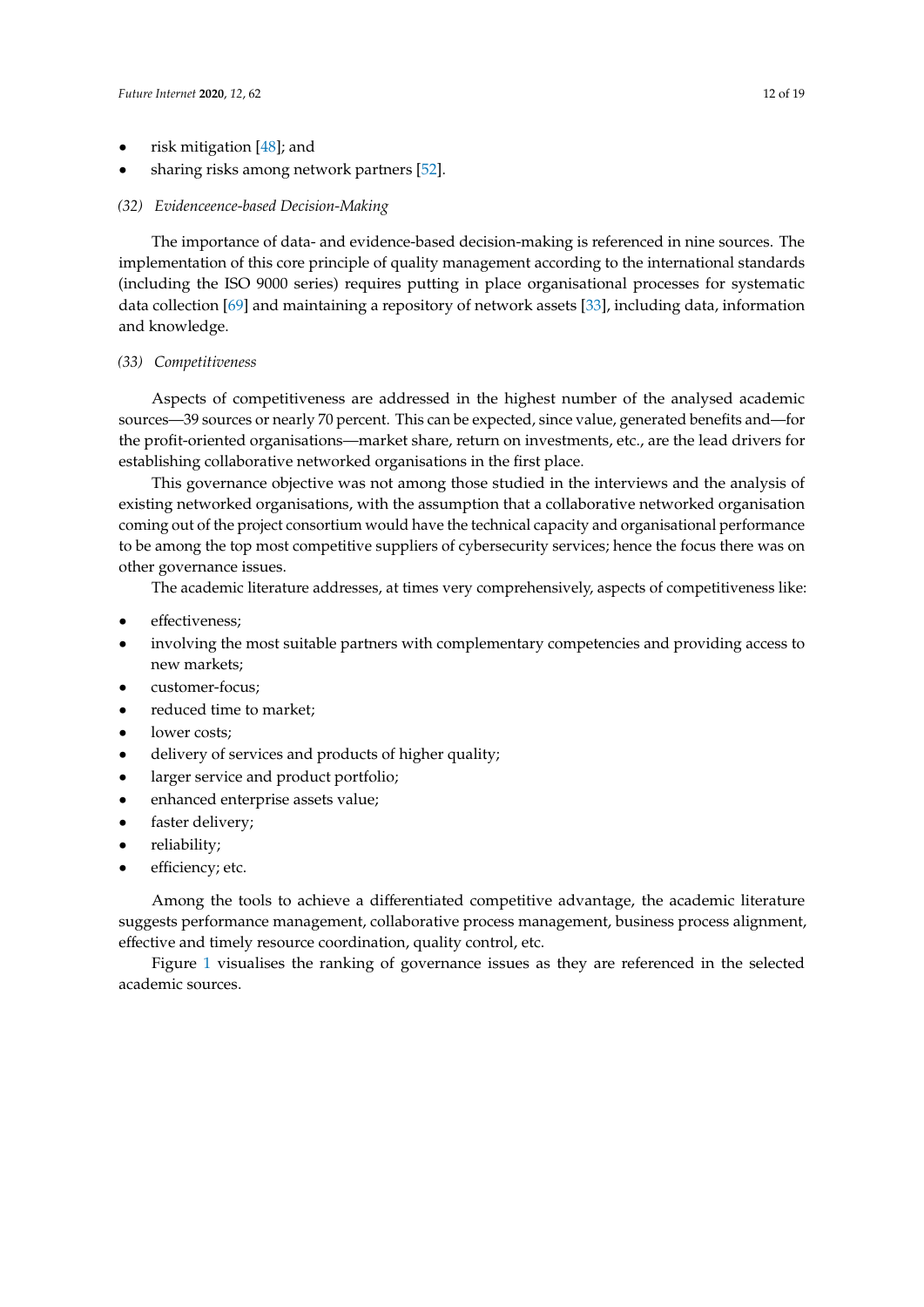<span id="page-12-0"></span>

**Figure 1.** Number of referencing academic sources per governance issue. **Figure 1.** Number of referencing academic sources per governance issue.

## *3.3. Normative Requirements to Networks' Governance 3.3. Normative Requirements to Networks' Governance*

The analysis of EU regulations and the main governance documents of the four pilot projects documents in total) allowed to identify both explicitly stated and implicit requirements to the (14 documents in total) allowed to identify both explicitly stated and implicit requirements to the governance of networked organisations. Figure 2 presents the ranking for all 33 governance issues. governance of networked organisations. Figure [2](#page-12-1) presents the ranking for all 33 governance issues. According to compute the international conditions. There is present the intrinsic representation in the second According to current norms, of highest priority are the issues of geographic representation in the network organisation, implemented standards and methodologies, auditing, confidentiality and security, the network cohesion, trust, competences, risk management, and evidence-based decision-making.

<span id="page-12-1"></span>

**Figure 2.** Number of normative documents referencing each governance issue. **Figure 2.** Number of normative documents referencing each governance issue.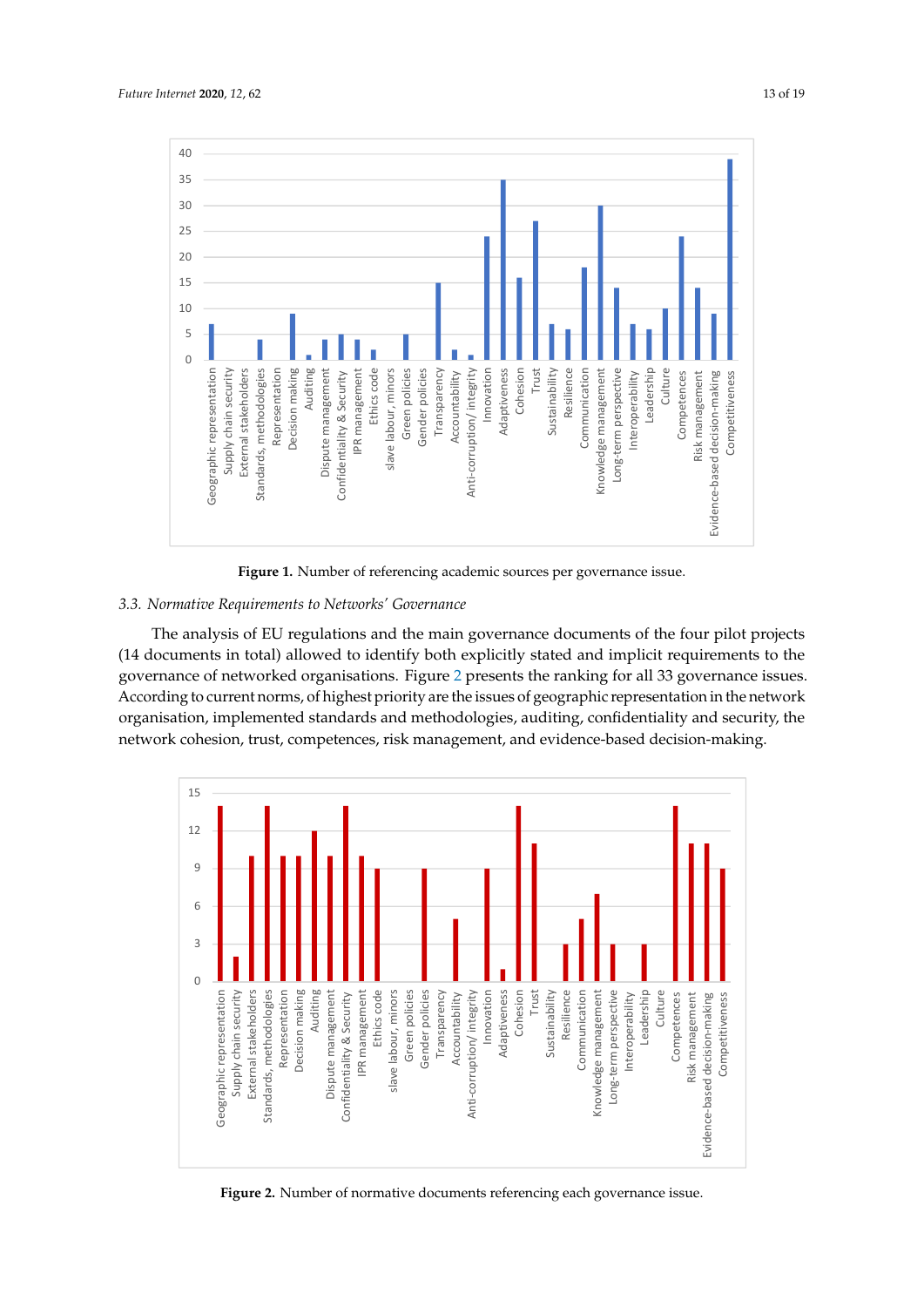## *3.4. Governance Issues in Statutory Documents of Existing Networks*

The analysis of bylaws and other statutory documents of existing networked organisations provided numerous examples of the ways in which governance requirements are addressed in practice. Three governance categories appeared in the highest priority tier: representation of members on senior governance bodies of the network, knowledge management, and strategy-based long-term perspective on the collaboration. The full ranking is represented in Figure [3.](#page-13-0)

<span id="page-13-0"></span>

**Figure 3.** Number of existing networked organisations referencing each governance issue in their statutory documents.

## *3.5. Summary on Governance Objectives and Requirements*

Table [2](#page-14-0) presents the prioritised list of governance needs, objectives and requirements. It was constructed adhering to the following method.

First, all governance issues were split into two groups:

- Those that can be designated as "objectives" which can be achieved by devising and effectively implementing sets of normative, organisational, procedural, technical and training measures (included in the second column of Table [2\)](#page-14-0);
- Those that depend on various intangibles and the interplay of numerous factors and contexts, and can be addressed only partially by norms, procedures, training and technical measures. These governance issues are designated as "features of CNOs" and included in the third column of Table [2.](#page-14-0)

In the secondary analysis, all these governance issues were classified in tiers depending on the number of times they have been addressed in primary sources (with Tier 1 including issues of highest interest, hence possibly of highest priority; followed by Tier 2, etc.).

In Table [2](#page-14-0) each governance issue is placed in the highest tier it appears in the secondary analysis, i.e., even if it appears only once in Tier 1, e.g., *engaging external stakeholders* in the interviews, *adaptiveness* in the academic literature, and *trust* in norms and regulations, it is included in Tier 1 of the summary table below.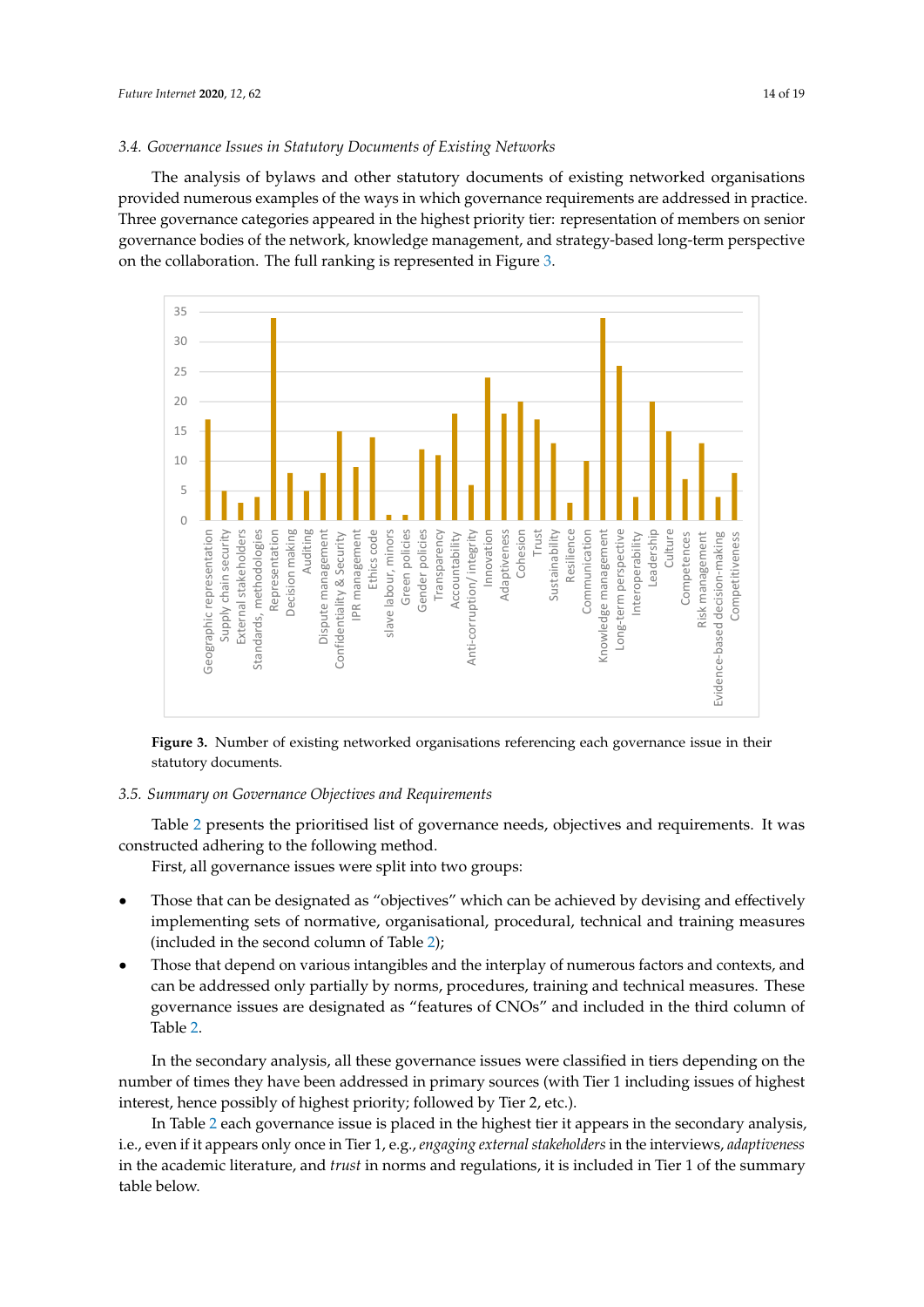<span id="page-14-0"></span>

| <b>Tier</b>    | <b>Governance Objectives</b>                                                                                                                                                                                                                                                                                               | <b>Features of CNOs</b>                           |
|----------------|----------------------------------------------------------------------------------------------------------------------------------------------------------------------------------------------------------------------------------------------------------------------------------------------------------------------------|---------------------------------------------------|
| 1              | Geographical representation or exclusion; Involving external<br>stakeholders; Representation; Decision making; Auditing;<br>Confidentiality and Security; Knowledge management; Standards<br>and methodologies; Long-term perspective on collaboration;<br>Competences; Risk management; Evidence-based<br>decision-making | Adaptiveness; Cohesion;<br>Trust; Competitiveness |
| $\overline{2}$ | Supply chain security; Dispute/conflict management<br>arrangements; Intellectual Property management; Ethics code;<br>Gender policies and representation; Transparency; Accountability;<br>Integrity/anti-corruption policy                                                                                                | Innovation; Leadership                            |
| 3              | Communication and engagement                                                                                                                                                                                                                                                                                               | Organisational culture;<br>Sustainability         |
| 4              | 'Green' policies; Slave labour, labour of minors; Interoperability                                                                                                                                                                                                                                                         | Resilience                                        |

**Table 2.** Prioritisation of governance needs, objectives, and requirements.

## **4. Conclusions**

The study of EU norms and regulations related to existing and prospective cybersecurity competence networks, statutory documents of networked organisations, academic sources and the opinion of interviewed stakeholders allowed to identify 33 categories of governance issues. Twenty-four of them are classified as "objectives" that can be pursued by devising and effectively implementing a consistent set of organisational measures, and another nine—as desired features of collaborative networked organisations that are context dependent and can be addressed directly only to an extent. Further, the governance categories were placed in four tiers, depending on the number of times a category has been referenced in primary sources. Placement of a governance issue in the highest tier (Tier 1) is indicative of the potentially highest priority of that issue.

The list of governance issues will be used to inform the development of alternative governance models and a weighted set of criteria for their evaluation by the research team in follow-on research. That will allow us to make an informed decision on the most appropriate governance model (or models) for the future cybersecurity network.

This prioritisation is expected to orient the development of alternative governance models and their evaluation, and not to predetermine the actions of the research team. It is possible that additional considerations may come into play in the meantime, e.g., requirements and expectations in the final version of Regulation 630.

To the author's knowledge, this is the first comprehensive study of the needs, objectives, and requirements to the governance of collaborative networked organisations in the field of cybersecurity. While it has been conducted with the specific needs of the Horizon 2020 call and the description of activities for a concrete project, the results may be of use to other endeavours towards arranging cybersecurity collaborative formats, as well as for the EU ambition to establish a European industrial, technology and research cybersecurity competence centre and a network of national coordination centres. They can be of use also in developing architectures, infrastructures and a broad variety of tools supporting collaboration in networked organisations.

**Supplementary Materials:** The following are available online at http://[www.mdpi.com](http://www.mdpi.com/1999-5903/12/4/62/s1)/1999-5903/12/4/62/s1, List of analysed network organisations, List of analysed academic sources.

**Funding:** This work was supported by the ECHO project which has received funding from the European Union's Horizon 2020 research and innovation programme under the grant agreement no. 830943.

**Acknowledgments:** The author gratefully acknowledges the contribution of Consuelo Colabuono from RHEA Group and Bríd Á. Davis from the National University of Ireland Maynooth who coded the references to governance issues respectively in directives and other norms and statutory documents of existing networked organisations.

**Conflicts of Interest:** The author declares no conflict of interest. The funders had no role in the design of the study; in the collection, analyses, or interpretation of data; in the writing of the manuscript, or in the decision to publish the results.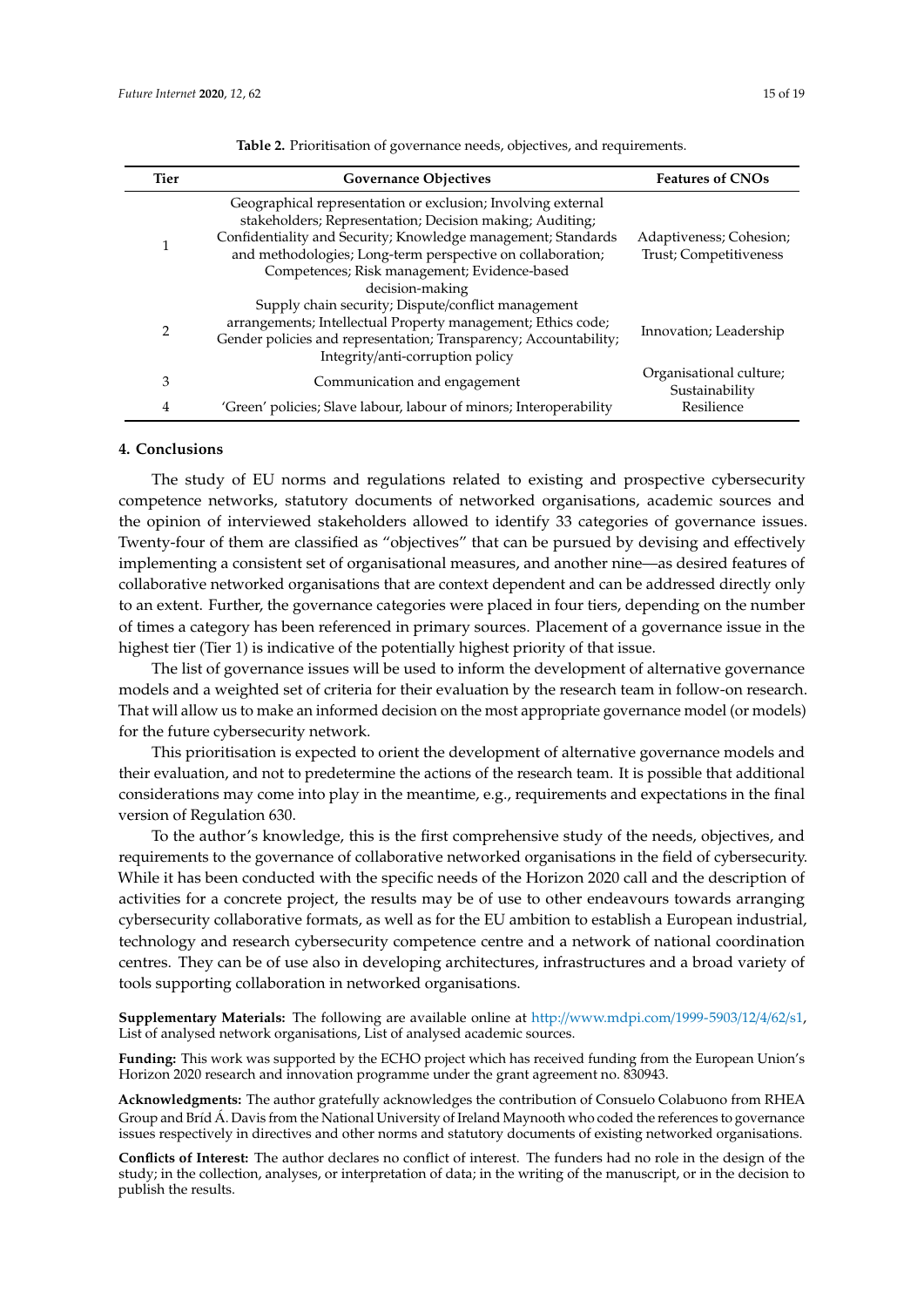# **References**

- <span id="page-15-0"></span>1. Goel, S. National Cyber Security Strategy and the Emergence of Strong Digital Borders. *Connect. Quart. J.* **2020**, 19. [\[CrossRef\]](http://dx.doi.org/10.11610/Connections.19.1.07)
- <span id="page-15-1"></span>2. Spremić, M.; Šimunic, A. Cyber Security Challenges in Digital Economy. In Proceedings of the World Congress on Engineering WCE 2018, London, UK, 4–6 July 2018; pp. 341–346.
- <span id="page-15-2"></span>3. Singh, J.; Millard, C.; Reed, C.; Cobbe, J.; Crowcroft, J. Accountability in the IoT: Systems, Law, and Ways Forward. *Computer* **2018**, *51*, 54–65. [\[CrossRef\]](http://dx.doi.org/10.1109/MC.2018.3011052)
- <span id="page-15-3"></span>4. Boeke, S. National cyber crisis management: Different European approaches. *Governance* **2018**, *31*, 449–464. [\[CrossRef\]](http://dx.doi.org/10.1111/gove.12309)
- <span id="page-15-4"></span>5. Rondelez, R. Governing Cyber Security through Networks: An Analysis of Cyber Security Coordination in Belgium. *Int. J. Cyber Criminol.* **2018**, *12*, 300–315. [\[CrossRef\]](http://dx.doi.org/10.5281/zenodo.1467929)
- <span id="page-15-5"></span>6. Sharkov, G. From Cybersecurity to Collaborative Resiliency. In Proceedings of the 2016 ACM Workshop on Automated Decision Making for Active Cyber Defense SafeConfig, Vienna, Austria, 24 October 2016; pp. 3–9. [\[CrossRef\]](http://dx.doi.org/10.1145/2994475.2994484)
- <span id="page-15-6"></span>7. Proposal for a Regulation of the European Parliament and of the Council establishing a European Cybersecurity Industrial, Technology and Research Competence Centre and a Network of National Coordination Centres (COM(2018) 630 Final). Available online: https://[ec.europa.eu](https://ec.europa.eu/commission/sites/beta-political/files/soteu2018-cybersecurity-centres-regulation-630_en.pdf)/commission/sites/ beta-political/files/[soteu2018-cybersecurity-centres-regulation-630\\_en.pdf](https://ec.europa.eu/commission/sites/beta-political/files/soteu2018-cybersecurity-centres-regulation-630_en.pdf) (accessed on 9 March 2020).
- <span id="page-15-7"></span>8. Establishing and Operating a Pilot for a Cybersecurity Competence Network to Develop and Implement a Common Cybersecurity Research & Innovation Roadmap. ID: SU-ICT-03-2018. 27 October 2017. Available online: https://ec.europa.eu/info/[funding-tenders](https://ec.europa.eu/info/funding-tenders/opportunities/portal/screen/opportunities/topic-details/su-ict-03-2018)/opportunities/portal/screen/opportunities/topic-details/ [su-ict-03-2018](https://ec.europa.eu/info/funding-tenders/opportunities/portal/screen/opportunities/topic-details/su-ict-03-2018) (accessed on 9 March 2020).
- <span id="page-15-8"></span>9. Camarinha-Matos, L.M.; Afsarmanesh, H.; Galeano, N.; Molina, A. Collaborative Networked Organizations—Concepts and Practice in Manufacturing Enterprises. *Comput. Ind. Eng.* **2009**, *57*, 46–60. [\[CrossRef\]](http://dx.doi.org/10.1016/j.cie.2008.11.024)
- <span id="page-15-9"></span>10. Ouyang, L.; Yuan, Y.; Wang, F.-Y. A Blockchain-based Framework for Collaborative Production in Distributed and Social Manufacturing. In Proceedings of the IEEE International Conference on Service Operations and Logistics, and Informatics 2019, SOLI 2019, Zhengzhou, China, 6–8 November 2019; pp. 76–81. [\[CrossRef\]](http://dx.doi.org/10.1109/SOLI48380.2019.8955075)
- <span id="page-15-10"></span>11. Ziolkowski, R.; Miscione, G.; Schwabe, G. Consensus through Blockchains: Exploring Governance across Inter-organizational Settings. In Proceedings of the International Conference on Information Systems 2018, ICIS 2018, San Francisco, CA, USA, 13–16 December 2018.
- <span id="page-15-11"></span>12. Buchanan, W.; Thuemmler, C.; Spyra, G.; Smales, A.; Prajapati, B. Towards Trust and Governance in Integrated Health and Social Care Platforms. In *Health 4.0: How Virtualization and Big Data Are Revolutionizing Healthcare*; Thuemmler, C., Bai, C., Eds.; Springer: Cham, Switzerland, 2017; pp. 219–231. [\[CrossRef\]](http://dx.doi.org/10.1007/978-3-319-47617-9_11)
- <span id="page-15-12"></span>13. Kumar, B. The (In) Security of Smart Cities: Vulnerabilities, Risks, Mitigation and Prevention. *Int. J. Eng. Adv. Technol.* **2019**, *8*, 464–470. [\[CrossRef\]](http://dx.doi.org/10.35940/ijeat.E1097.0785S319)
- <span id="page-15-13"></span>14. Radanliev, P.; De Roure, D.; Nurse, J.R.C.; Nicolescu, R.; Huth, M.; Cannady, S.; Montalvo, R.M. Integration of Cyber Security Frameworks, Models and Approaches for Building Design Principles for the Internet-of-Things in Industry 4.0. In Proceedings of the Living in the Internet of Things: Cybersecurity of the IoT, London, UK, 28–29 March 2018. CP740. [\[CrossRef\]](http://dx.doi.org/10.1049/cp.2018.0041)
- <span id="page-15-14"></span>15. Su, Z.; Biennier, F.; Ouedraogo, W.F. A Governance Framework for Mitigating Risks and Uncertainty in Collaborative Business Processes. In *Collaborative Networks in the Internet of Services*; Camarinha-Matos, L.M., Xu, L., Afsarmanesh, H., Eds.; Springer: Heidelberg, Germany, 2012; pp. 667–674.
- <span id="page-15-15"></span>16. Bilal, M.; Daclin, N.; Chapurlat, V. Collaborative Networked Organizations as System of Systems: A Model-Based Engineering Approach. In *Collaborative Systems for Smart Networked Environments, IFIP Advances in Information and Communication Technology*; Camarinha-Matos, L.M., Afsarmanesh, H., Eds.; Springer: Berlin/Heidelberg, Germany, 2014; Volume 434, pp. 227–234.
- <span id="page-15-16"></span>17. Dotsenko, S.; Illiashenko, O.; Kamenskyi, S.; Kharchenko, V. Integrated Security Management System for Enterprises in Industry 4.0. *Inf. Secur. Int. J.* **2019**, *43*, 294–304. [\[CrossRef\]](http://dx.doi.org/10.11610/isij.4322)
- <span id="page-15-17"></span>18. Hütten, M. The Soft Spot of Hard Code: Blockchain Technology, Network Governance and Pitfalls of Technological Utopianism. *Glob. Netw.* **2019**, *19*, 329–348. [\[CrossRef\]](http://dx.doi.org/10.1111/glob.12217)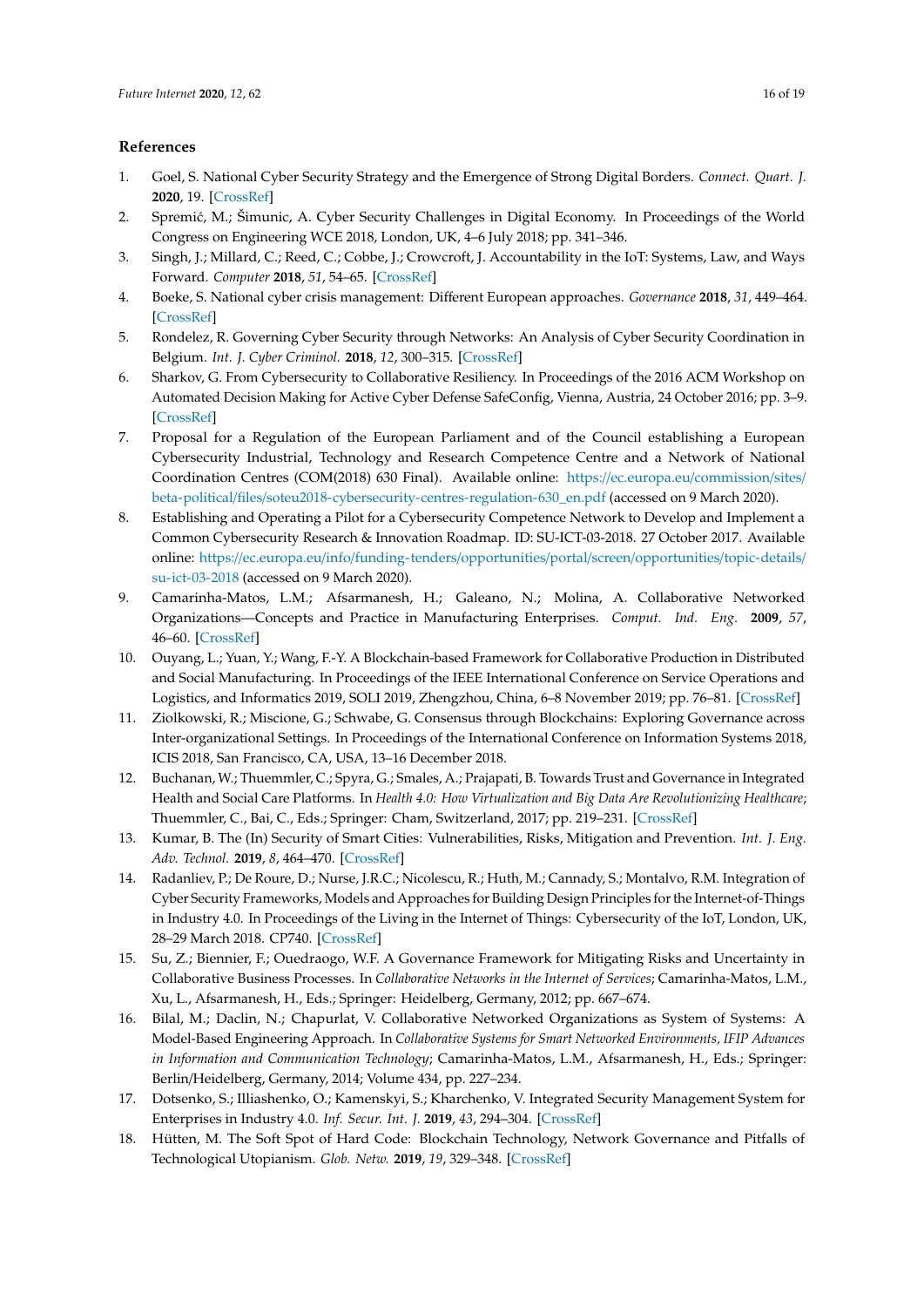- <span id="page-16-0"></span>19. Saleem, J.; Hammoudeh, M.; Raza, U.; Adebisi, B.; Ande, R. IoT Standardisation: Challenges, Perspectives and Solution. In Proceedings of the 2nd International Conference on Future Networks and Distributed Systems, Amman, Jordan, 26–27 June 2018. [\[CrossRef\]](http://dx.doi.org/10.1145/3231053.3231103)
- <span id="page-16-1"></span>20. Eichensehr, K.E. Public-Private Cybersecurity. *Tex. Law Rev.* **2017**, *95*, 467–538.
- <span id="page-16-2"></span>21. Newlove-Eriksson, L.; Giacomello, G.; Eriksson, J. The Invisible Hand? Critical Information Infrastructures, Commercialisation and National Security. *Int. Spect.* **2018**, *53*, 124–140. [\[CrossRef\]](http://dx.doi.org/10.1080/03932729.2018.1458445)
- <span id="page-16-3"></span>22. Skierka, I.M. The Governance of Safety and Security Risks in Connected Healthcare. In Proceedings of the Living in the Internet of Things: Cybersecurity of the IoT, London, UK, 28–29 March 2018. CP740. [\[CrossRef\]](http://dx.doi.org/10.1049/cp.2018.0002)
- <span id="page-16-4"></span>23. Radanliev, P.; De Roure, D.C.; Nurse, J.R.C.; Montalvo, R.M.; Cannady, S.; Santos, O.; Maddox, L.T.; Burnap, P.; Maple, C. Future Developments in Standardisation of Cyber Risk in the Internet of Things (IoT). *SN Appl. Sci.* **2020**, *2*, 169. [\[CrossRef\]](http://dx.doi.org/10.1007/s42452-019-1931-0)
- <span id="page-16-5"></span>24. Leppänen, A.; Kankaanranta, T. Co-production of Cybersecurity: A Case of Reported Data System Break-ins. *Police Pract. Res. Int. J.* **2020**, *21*, 78–94. [\[CrossRef\]](http://dx.doi.org/10.1080/15614263.2018.1525382)
- <span id="page-16-6"></span>25. Deljoo, A.; Van Engers, T.; Koning, R.; Gommans, L.; De Laat, C. Towards Trustworthy Information Sharing by Creating Cyber Security Alliances. In Proceedings of the 17th IEEE International Conference on Trust, Security and Privacy in Computing and Communications and 12th IEEE International Conference on Big Data Science and Engineering, Trustcom/BigDataSE 2018, New York, NY, USA, 1–3 August 2018; pp. 1506–1510. [\[CrossRef\]](http://dx.doi.org/10.1109/TrustCom/BigDataSE.2018.00213)
- <span id="page-16-7"></span>26. Narendra, N.C.; Norta, A.; Mahunnah, M.; Ma, L.; Maggi, F.M. Sound Conflict Management and Resolution for Virtual-Enterprise Collaborations. *Serv. Oriented Comput. Appl.* **2016**, *10*, 233–251. [\[CrossRef\]](http://dx.doi.org/10.1007/s11761-015-0183-0)
- <span id="page-16-8"></span>27. Nurse, J.R.C.; Radanliev, P.; Creese, S.; De Roure, D. If You Can't Understand It, You Can't Properly Assess It! The Reality of Assessing Security Risks in Internet of Things Systems. In Proceedings of the Living in the Internet of Things: Cybersecurity of the IoT, London, UK, 28–29 March 2018. [\[CrossRef\]](http://dx.doi.org/10.1049/cp.2018.0001)
- <span id="page-16-9"></span>28. Wulf, A.; Butel, L. Knowledge Sharing and Collaborative Relationships in Business Ecosystems and Networks: A Definition and a Demarcation. *Ind. Manag. Data Syst.* **2017**, *117*, 1407–1425. [\[CrossRef\]](http://dx.doi.org/10.1108/IMDS-09-2016-0408)
- <span id="page-16-10"></span>29. Rantos, K.; Spyros, A.; Papanikolaou, A.; Kritsas, A.; Ilioudis, C.A.; Katos, A. Interoperability Challenges in the Cybersecurity Information Sharing Ecosystem. *Computers* **2020**, *9*, 18. [\[CrossRef\]](http://dx.doi.org/10.3390/computers9010018)
- <span id="page-16-11"></span>30. Scala, N.M.; Reilly, A.C.; Goethals, P.L.; Cukier, M. Risk and the Five Hard Problems of Cybersecurity. *Risk Anal.* **2019**, *39*, 2119–2126. [\[CrossRef\]](http://dx.doi.org/10.1111/risa.13309)
- <span id="page-16-12"></span>31. European Network of Cybersecurity Centres and Competence Hub for Innovation and Operations (ECHO). Available online: https://[echonetwork.eu](https://echonetwork.eu/)/ (accessed on 10 March 2020).
- <span id="page-16-13"></span>32. Kalkman, J.P.; Wieskamp, L. Cyber Intelligence Networks: A Typology. *Int. J. Intell. Secur. Public A*ff*.* **2019**, *21*, 4–24. [\[CrossRef\]](http://dx.doi.org/10.1080/23800992.2019.1598092)
- <span id="page-16-14"></span>33. Tapia, R.S. Converging on Business-IT Alignment Best Practices: Lessons Learned from a Dutch Cross-Governmental Partnership. In Proceedings of the 2009 IEEE International Technology Management Conference (ICE), Leiden, The Netherlands, 22–24 June 2009. [\[CrossRef\]](http://dx.doi.org/10.1109/ITMC.2009.7461398)
- <span id="page-16-15"></span>34. Rabelo, R.J.; Costa, S.N.; Romero, D. A Governance Reference Model for Virtual Enterprises. In *Collaborative Systems for Smart Networked Environments, IFIP Advances in Information and Communication Technology*; Luis, M., Camarinha-Matos, L.M., Afsarmanesh, H., Eds.; Springer: Berlin/Heidelberg, Germany, 2014; Volume 434, pp. 60–70.
- <span id="page-16-16"></span>35. Slayton, R. Governing Uncertainty or Uncertain Governance? Information Security and the Challenge of Cutting Ties. *Sci. Technol. Hum. Values* **2020**. [\[CrossRef\]](http://dx.doi.org/10.1177/0162243919901159)
- <span id="page-16-17"></span>36. Pohle, J. Multistakeholder Governance Processes as Production Sites: Enhanced Cooperation in the Making. *Internet Policy Rev.* **2016**, 5. [\[CrossRef\]](http://dx.doi.org/10.14763/2016.3.432)
- <span id="page-16-18"></span>37. Feenberg, A. The Internet as Network, World, Co-construction, and Mode of Governance. *Inf. Soc.* **2019**, *35*, 229–243. [\[CrossRef\]](http://dx.doi.org/10.1080/01972243.2019.1617211)
- <span id="page-16-19"></span>38. Sterlini, P.; Massacci, F.; Kadenko, N.; Fiebig, T.; Van Eeten, M. Governance Challenges for European Cybersecurity Policies: Stakeholder Views. *IEEE Secur. Priv.* **2020**, *18*, 46–54. [\[CrossRef\]](http://dx.doi.org/10.1109/MSEC.2019.2945309)
- <span id="page-16-20"></span>39. Kvale, S.; Brinkmann, S. *InterViews: Learning the Craft of Qualitative Research Interviewing*, 2nd ed.; SAGE: Los Angeles, CA, USA, 2009.
- <span id="page-16-21"></span>40. Brymann, A. *Social Research Methods*, 4th ed.; Oxford University Press: Oxford, UK, 2012.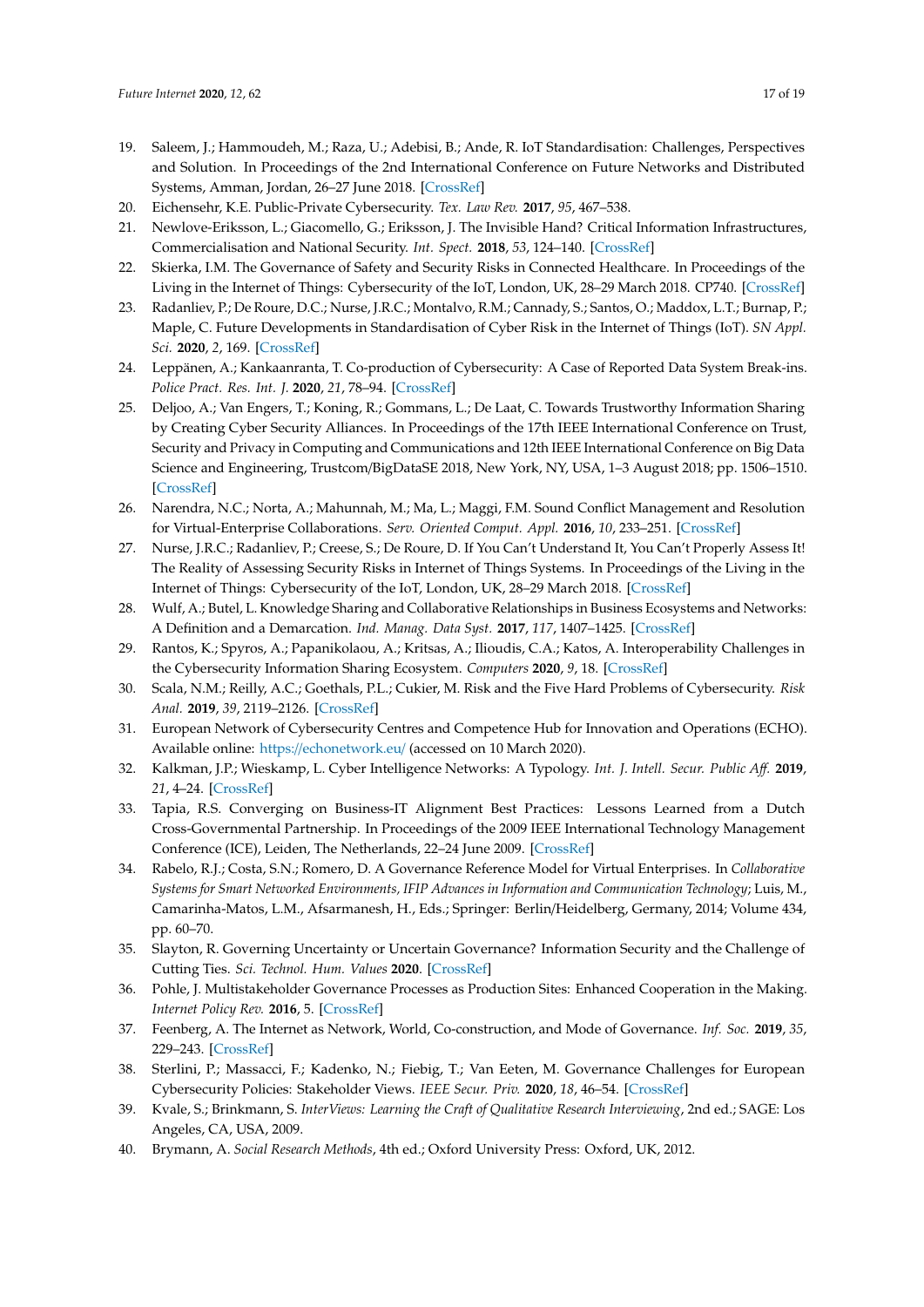- <span id="page-17-0"></span>41. Tagarev, T. Governance of Collaborative Networked Organisations: Stakeholder Requirements. In Proceedings of the 11th IEEE International Conference on Dependable Systems, Services and Technologies DESSERT 2020, Kyiv, Ukraine, 14–18 May 2020.
- <span id="page-17-1"></span>42. Mortati, M. *Systemic Aspects of Innovation and Design: The Perspective of Collaborative Networks*; Springer: Cham, Switzerland, 2013.
- <span id="page-17-2"></span>43. Grippa, F.; Leitão, J.; Gluesing, J.; Riopelle, K.; Gloor, P. *Collaborative Innovation Networks: Building Adaptive and Resilient Organizations*; Springer: Cham, Switzerland, 2018. [\[CrossRef\]](http://dx.doi.org/10.1007/978-3-319-74295-3)
- <span id="page-17-3"></span>44. Kandjani, H.; Bernus, P. Towards a Cybernetic Theory and Reference Model of Self-designing Complex Collaborative Networks. In *Collaborative Net-Works in the Internet of Services*; Camarinha-Matos, L.M., Xu, L., Afsarmanesh, H., Eds.; Springer: Berlin/Heidelberg, Germany, 2012; pp. 485–493.
- <span id="page-17-4"></span>45. Hovorka, D.S.; Larsen, K.R. Enabling Agile Adoption Practices through Network Organizations. *Eur. J. Inf. Syst.* **2006**, *15*, 159–168. [\[CrossRef\]](http://dx.doi.org/10.1057/palgrave.ejis.3000606)
- <span id="page-17-5"></span>46. Crawford, K.; Hasan, H.M.; Warne, L.; Linger, H. From Traditional Knowledge Management in Hierarchical Organizations to a Network Centric Paradigm for a Changing World. *Emerg. Complex. Organ.* **2009**, *11*, 1–8.
- <span id="page-17-6"></span>47. Jackson, P.; Cardoni, A. Organizational Design and Collaborative Networked Organizations in a Data-Rich World: A Cybernetics Perspective. In *Collaboration in a Data-Rich World, IFIP Advances in Information and Communication Technology*; Camarinha-Matos, L.M., Afsarmanesh, H., Fornasiero, R., Eds.; Springer: Cham, Switzerland, 2017; Volume 506, pp. 185–193. [\[CrossRef\]](http://dx.doi.org/10.1007/978-3-319-65151-4_18)
- <span id="page-17-7"></span>48. Durugbo, C. Collaborative Networks: A Systematic Review and Multi-level Framework. *Int. J. Prod. Res.* **2016**, *54*, 3749–3776. [\[CrossRef\]](http://dx.doi.org/10.1080/00207543.2015.1122249)
- <span id="page-17-8"></span>49. Noran, O. Towards a Meta-Methodology for Collaborative Networked Organisations. In *Virtual Enterprises and Collaborative Networks, IFIP International Federation for Information Processing*; Camarinha-Matos, L.M., Ed.; Springer: Boston, MA, USA, 2004; Volume 149, pp. 71–78.
- <span id="page-17-9"></span>50. Jung, K. Sources of Organizational Resilience for Sustainable Communities: An Institutional Collective Action Perspective. *Sustainability* **2017**, *9*, 1141. [\[CrossRef\]](http://dx.doi.org/10.3390/su9071141)
- <span id="page-17-10"></span>51. Krčo SVan Kranenburg, R.; Lončar, M.; Ziouvelou, X.; McGroarty, F. Digitization of Value Chains and Ecosystems. In *Digital Business Models: Driving Transformation and Innovation*; Aagaard, A., Ed.; Palgrave MacMillan: Cham, Switzerland, 2019; pp. 81–116. [\[CrossRef\]](http://dx.doi.org/10.1007/978-3-319-96902-2_4)
- <span id="page-17-11"></span>52. Romero, D.; Molina, A. Collaborative Networked Organisations and Customer Communities: Value Co-Creation and Co-Innovation in the Networking Era. *J. Prod. Plan. Control* **2011**, *22*, 447–472. [\[CrossRef\]](http://dx.doi.org/10.1080/09537287.2010.536619)
- <span id="page-17-12"></span>53. Barchetti, U.; Capodieci, A.; Guido, A.L.; Mainetti, L. Collaborative Process Management for the Networked Enterprise: A Case Study. In Proceedings of the 26th IEEE International Conference on Advanced Information Networking and Applications Workshops, Fukuoka, Japan, 26–29 March 2012; pp. 1343–1348. [\[CrossRef\]](http://dx.doi.org/10.1109/WAINA.2012.57)
- <span id="page-17-13"></span>54. Hovorka, D.S.; Larsen, K.R. Increasing Absorptive Capacity through Strategic use of Network Organizations. In Proceedings of the 11th Americas Conference on Information Systems AMCIS 2005, Omaha, NE, USA, 11–14 August 2005; p. 270.
- <span id="page-17-14"></span>55. Rostek, K. *Benchmarking Collaborative Networks: A Key to SME Competitiveness*; Springer: Cham, Switzerland, 2015.
- <span id="page-17-15"></span>56. Pawlak, A.; Jørgensen, H.D. Holistic Design of Collaborative Net-works of Design Engineering Organizations. In *Risks and Resilience of Collaborative Networks, IFIP Advances in Information and Communication Technology*; Camarinha-Matos, L.M., Bénaben, F., Picard, W., Eds.; Springer: Cham, Switzerland, 2015; Volume 463, pp. 612–621.
- <span id="page-17-16"></span>57. Serrier, S.B.; Ducq, Y.; Vallespir, B. Networked Companies and a Typology of Collaborations. In *Enterprise Interoperability: INTEROP-PGSO Vision*; Archimède, B., Vallespir, B., Eds.; Wiley-ISTE: London, UK, 2017; Volume 1, pp. 19–42. [\[CrossRef\]](http://dx.doi.org/10.1002/9781119407928.ch2)
- <span id="page-17-17"></span>58. Ulbrich, S.; Troitzsch, H.; Van den Anker, F.; Plüss, A.; Huber, C. How Teams in Networked Organisations Develop Collaborative Capability: Processes, Critical Incidents and Success Factors. *Prod. Plan. Control Manag. Oper.* **2011**, *22*, 488–500. [\[CrossRef\]](http://dx.doi.org/10.1080/09537287.2010.536621)
- <span id="page-17-18"></span>59. Cardoni, A.; Saetta, S.; Tiacci, L. Evaluating How Potential Pool of Partners Can Join Together in Different Types of Long Term Collaborative Networked Organizations. In *Collaborative Networks for a Sustainable World, IFIP Advances in Information and Communication Technology*; Camarinha-Matos, L.M., Boucher, X., Afsarmanesh, H., Eds.; Springer: Berlin/Heidelberg, Germany, 2010; Volume 336, pp. 312–321.